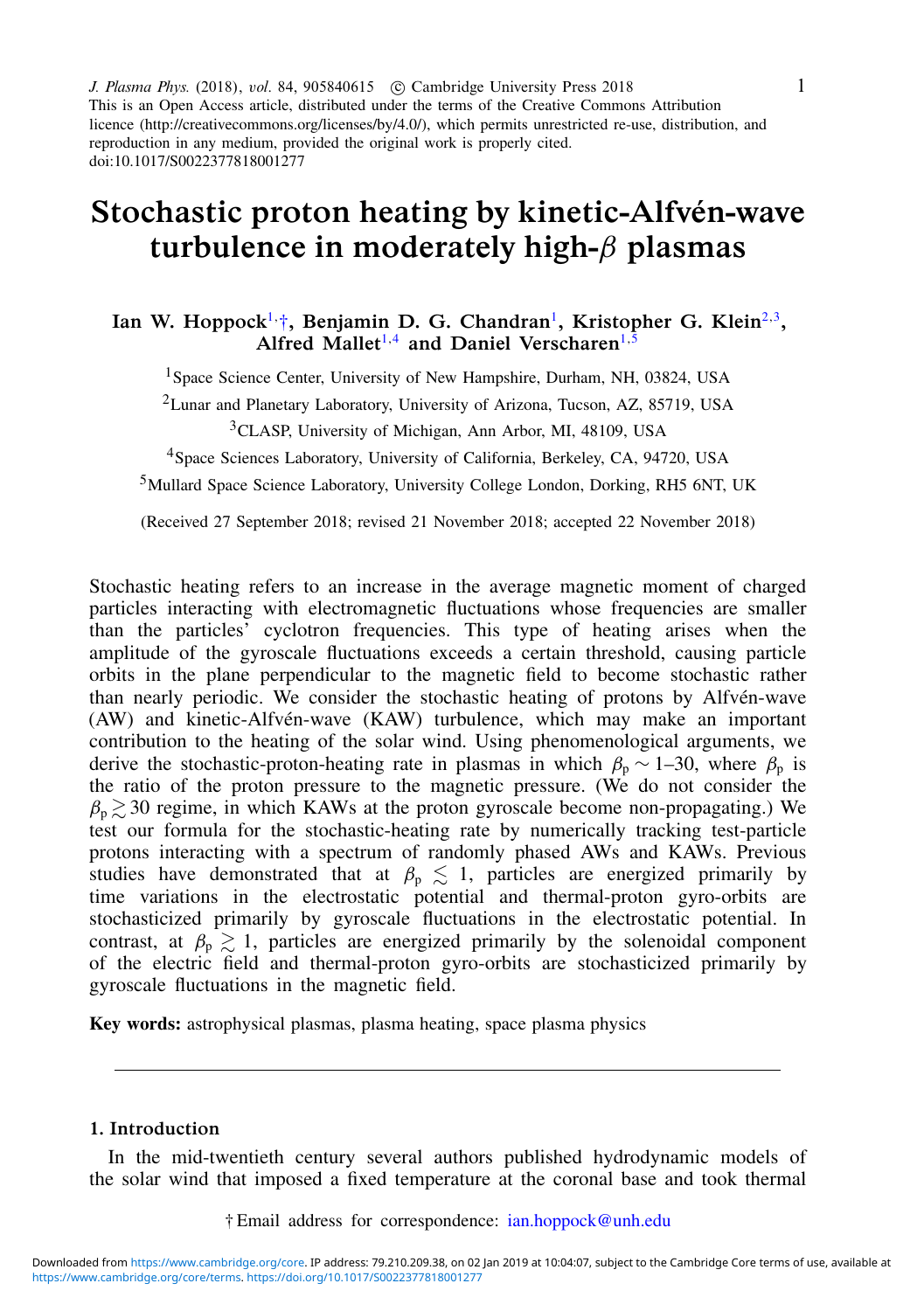conduction to be the only heating mechanism (e.g. Parker [1958,](#page-20-0) [1965;](#page-20-1) Hartle & Sturrock [1968;](#page-19-0) Durney [1972\)](#page-18-0). These models were unable to explain the high proton temperatures and fast-solar-wind speeds observed at a heliocentric distance *r* of 1 astronomical unit (au) for realistic values of the coronal temperature and density, indicating that the fast solar wind is heated primarily by some mechanism other than thermal conduction. Parker [\(1965\)](#page-20-1) and Coleman [\(1968\)](#page-18-1) proposed that Alfvén waves (AWs) and AW turbulence provide this additional heating. Support for this suggestion can be found in the many spacecraft observations of AW-like turbulence in the solar wind (see Belcher [1971;](#page-18-2) Tu & Marsch [1995;](#page-20-2) Bale *et al.* [2005\)](#page-18-3), remote observations of AW-like fluctuations in the solar corona (see De Pontieu *et al.* [2007;](#page-18-4) Tomczyk *et al.* [2007\)](#page-20-3) and the agreement between AW-driven solar-wind models and solar-wind temperature, density and flow-speed profiles (Cranmer, van Ballegooijen & Edgar [2007;](#page-18-5) Verdini *et al.* [2010;](#page-20-4) Chandran *et al.* [2011;](#page-18-6) van der Holst *et al.* [2014\)](#page-19-1).

AWs oscillate at a frequency  $\omega = k_{\parallel}v_A$ , where  $k_{\parallel}$  ( $k_{\perp}$ ) is the component of the wave vector *k* parallel (perpendicular) to the background magnetic field,  $\mathbf{B}_0$ ,  $v_A$  =  $B_0/\sqrt{4\pi n_p m}$  is the Alfvén speed,  $n_p$  is the proton number density and *m* is the proton mass.<sup>1</sup> In AW turbulence, interactions between counter-propagating AWs cause AW energy to cascade from larger to smaller scales. This energy cascade is anisotropic, in the sense that the small-scale AW 'eddies', or wave packets, generated by the cascade vary much more rapidly perpendicular to the magnetic field than along the magnetic field (e.g. Shebalin, Matthaeus & Montgomery [1983;](#page-20-5) Goldreich & Sridhar [1995;](#page-19-2) Cho & Vishniac [2000;](#page-18-7) Horbury, Forman & Oughton [2008;](#page-19-3) Podesta [2013;](#page-20-6) Chen [2016\)](#page-18-8). As a consequence, within the inertial range (scales larger than the thermalproton gyroradius  $\rho_{th}$  and smaller than the outer scale or driving scale),  $\omega \ll \Omega$ , where  $Ω$  is the proton cyclotron frequency. At  $k_\perp \rho_{th} \sim 1$ , the AW cascade transitions to a kinetic-Alfvén-wave (KAW) cascade (Schekochihin *et al.* [2009\)](#page-20-7).

Studies of the dissipation of low-frequency ( $\omega \ll \Omega$ ), anisotropic, AW/KAW turbulence based on linear wave damping (e.g. Quataert [1998;](#page-20-8) Howes *et al.* [2008\)](#page-19-4) conclude that AW/KAW turbulence leads mostly to parallel heating of the particles (i.e. heating that increases the speed of the thermal motions along *B*). On the other hand, perpendicular ion heating is the dominant form of heating in the near-Sun solar wind (Esser *et al.* [1999;](#page-19-5) Marsch [2006;](#page-20-9) Cranmer *et al.* [2009;](#page-18-9) Hellinger *et al.* [2013\)](#page-19-6). This discrepancy suggests that AW/KAW turbulence in the solar wind dissipates via some nonlinear mechanism (e.g. Dmitruk, Matthaeus & Seenu [2004;](#page-18-10) Markovskii *et al.* [2006;](#page-20-10) Lehe, Parrish & Quataert [2009;](#page-19-7) Schekochihin *et al.* [2009;](#page-20-7) Chandran *et al.* [2010;](#page-18-11) Servidio *et al.* [2011;](#page-20-11) Lynn *et al.* [2012;](#page-19-8) Xia *et al.* [2013;](#page-20-12) Kawazura, Barnes & Schekochihin [2018\)](#page-19-9). This suggestion is supported by studies that find a correlation between ion temperatures and fluctuation amplitudes in solar-wind measurements and numerical simulations (e.g. Wu *et al.* [2013;](#page-20-13) Grošelj *et al.* [2017;](#page-19-10) Hughes *et al.* [2017;](#page-19-11) Vech, Klein & Kasper [2018\)](#page-20-14).

In this paper, we consider one such nonlinear mechanism: stochastic heating. In stochastic proton heating, AW/KAW fluctuations at the proton gyroscale have sufficiently large amplitudes that they disrupt the normally smooth cyclotron motion of the protons, leading to non-conservation of the first adiabatic invariant, the magnetic moment (McChesney, Stern & Bellan [1987;](#page-20-15) Chen, Lin & White [2001](#page-18-12)*a*; Johnson & Cheng [2001;](#page-19-12) Chaston *et al.* [2004](#page-18-13)*a*; Fiksel *et al.* [2009;](#page-19-13) Xia *et al.* [2013\)](#page-20-12). Chandran *et al.* [\(2010\)](#page-18-11) used phenomenological arguments to derive an analytical formula for the stochastic-heating rate at  $\beta_p \lesssim 1$ , where  $\beta_p$  is the ratio of the proton pressure

<sup>&</sup>lt;sup>1</sup>We neglect the mass density of electrons and heavy ions.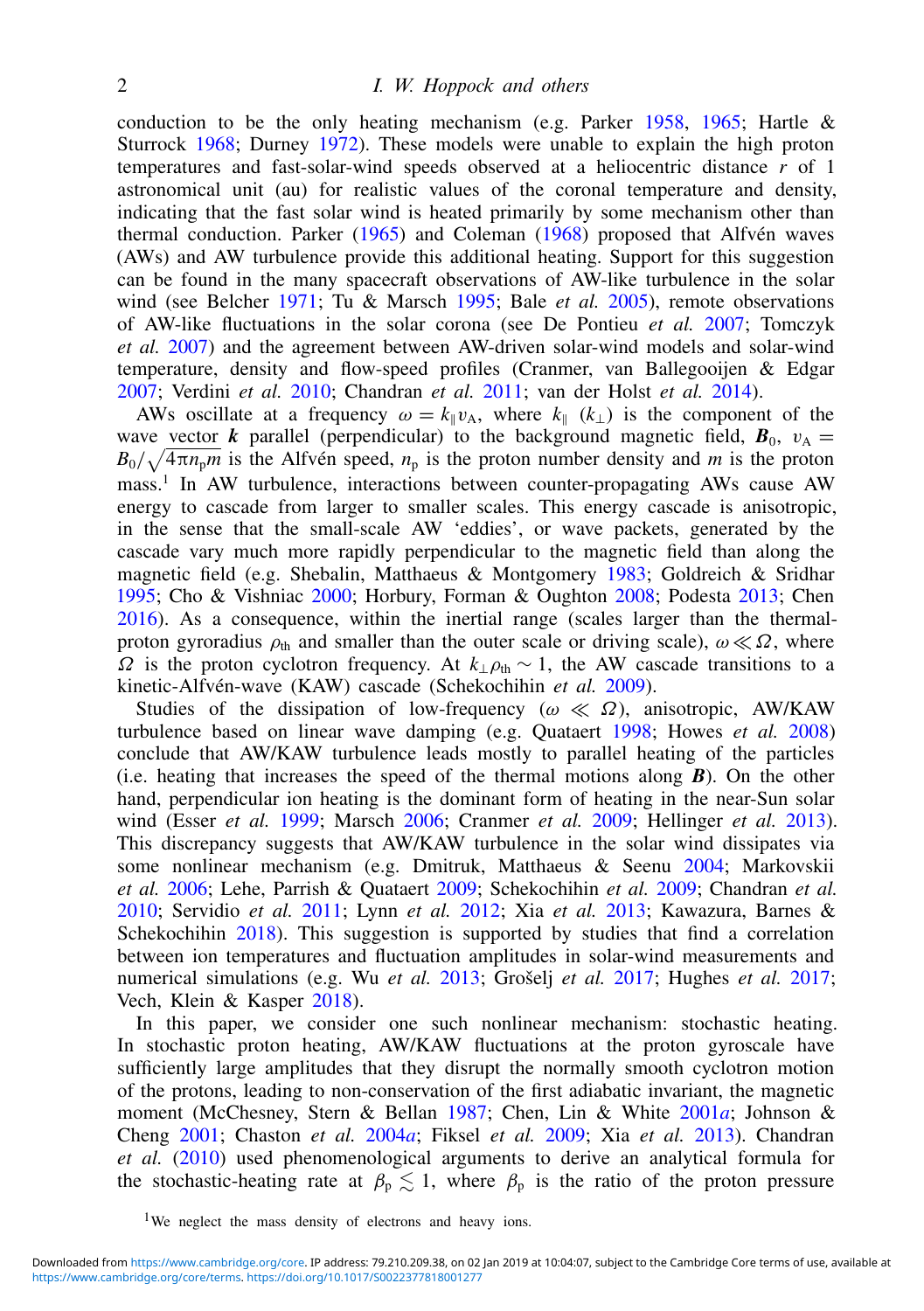to the magnetic pressure (see  $(2.3)$ ). In § [2](#page-2-1) we use phenomenological arguments to obtain an analytic formula for the proton-stochastic-heating rate in low-frequency AW/KAW turbulence when  $\beta_p \sim 1-30$ . We limit our analysis to  $\beta_p \lesssim 30$ , since K[A](#page-16-0)Ws become non-propagating at  $k_{\perp}$  $\rho_{th} = 1$  at larger  $\beta_p$  values (see appendix A and Hellinger & Matsumoto [\(2000\)](#page-19-14), Kawazura *et al.* [\(2018\)](#page-19-9), Kunz *et al.* [\(2018\)](#page-19-15)). In § [3](#page-10-0) we present results from simulations of test particles interacting with a spectrum of randomly phased AWs/KAWs, which we use to test our analytic formula for the stochastic-heating rate. Throughout this paper, we focus on perpendicular proton heating rather than parallel proton heating. Stochastic heating can in principle to the parallel proton heating that results from linear damping of AW/KAW turbulence at  $\beta_{\parallel p} \gtrsim 1$ , but we leave a discussion of this possibility to future work.

## <span id="page-2-1"></span>2. Stochastic proton heating by AW/KAW turbulence at the proton gyroscale

A proton interacting with a uniform background magnetic field  $\mathbf{B}_0$  and fluctuating electric and magnetic fields δ*E* and δ*B* undergoes nearly periodic motion in the plane perpendicular to  $\mathbf{B}_0$  if  $\delta E$  and  $\delta B$  are sufficiently small or  $L/\rho$  is sufficiently large, where *L* is the characteristic length scale of  $\delta E$  and  $\delta B$ ,  $\rho = v/\Omega$  is the proton's gyroradius,  $v_{\perp}$  is the component of the proton's velocity v perpendicular to the magnetic field,  $\Omega = qB_0/mc$  is the proton gyrofrequency, *m* and *q* are the proton mass and charge and  $c$  is the speed of light. When  $(i)$  the proton's motion in the plane perpendicular to  $B_0$  is nearly periodic and (ii)  $\Omega \tau \gg 1$ , where  $\tau$  is the characteristic time scale of  $\delta E$  and  $\delta B$ , the proton's magnetic moment  $\mu = mv_{\perp}^2/2B_0$ is almost exactly conserved (Kruskal [1962\)](#page-19-16).

Perpendicular heating of protons (by which we mean a secular increase in the average value of  $\mu$ ) requires that one of the above two conditions for  $\mu$  conservation be violated. For example, Alfvén/ion-cyclotron waves can cause perpendicular proton heating via a cyclotron resonance if  $\Omega \tau \sim 1$  (Hollweg & Isenberg [2002\)](#page-19-17). Alternatively, low-frequency AW/KAW fluctuations can cause perpendicular proton heating if their amplitudes at  $k_1 \rho \sim 1$  are sufficiently large that the proton motion in the plane perpendicular to *B*<sup>0</sup> becomes disordered or 'stochastic' (McChesney *et al.* [1987;](#page-20-15) Johnson & Cheng [2001;](#page-19-12) Chen, Lin & White [2001](#page-18-14)*b*; Chaston *et al.* [2004](#page-18-15)*b*; Fiksel *et al.* [2009\)](#page-19-13).

We focus on this second type of heating, stochastic heating, and on 'thermal' protons, for which

$$
v_{\parallel} \sim w_{\parallel} \quad v_{\perp} \sim w_{\perp} \quad \rho \sim \rho_{\text{th}}, \tag{2.1a-c}
$$

where  $w_{\perp} = \sqrt{2k_B T_{\perp p}/m}$  and  $w_{\parallel} = \sqrt{2k_B T_{\parallel p}/m}$  are the perpendicular and parallel thermal speeds,  $T_{\perp p}$  and  $T_{\parallel p}$  are the perpendicular and parallel proton temperatures,  $k_B$ is Boltzmann's constant and  $\rho_{\text{th}} = w_\perp/\bar{\Omega}$  is the thermal-proton gyroradius. We restrict our attention to the contribution to the stochastic-heating rate from turbulent AW/KAW fluctuations with

<span id="page-2-2"></span>
$$
\lambda \sim \rho_{\text{th}} \quad k_{\perp} \rho_{\text{th}} \sim 1, \tag{2.2a,b}
$$

where  $\lambda$  is the length scale of the fluctuations measured perpendicular to the background magnetic field and to background magnetic field, and to

<span id="page-2-0"></span>
$$
\beta_{\rm p} \equiv \frac{8\pi n k_{\rm B} T_{\rm p}}{B_0^2} \sim 1\text{--}30,\tag{2.3}
$$

where

$$
T_{\rm p} = \frac{2T_{\rm \perp p} + T_{\rm \parallel p}}{3}.
$$
\n(2.4)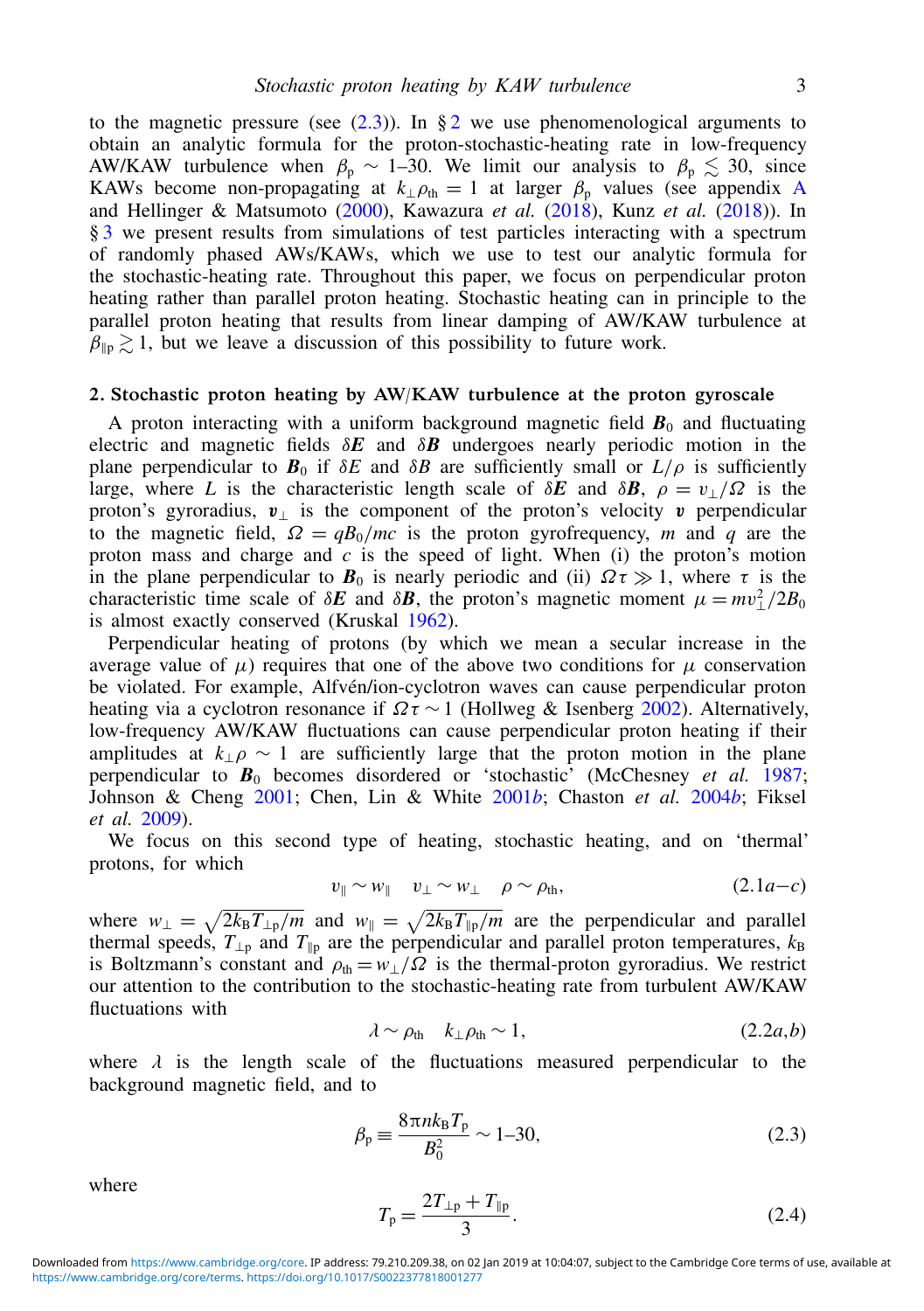As mentioned above and discussed further in appendix [A,](#page-16-0) KAWs at  $k_{\perp} \rho_{\text{th}} = 1$  become non-propagating at significantly larger values of  $β<sub>p</sub>$  (see also Hellinger & Matsumoto [2000;](#page-19-14) Kawazura *et al.* [2018;](#page-19-9) Kunz *et al.* [2018\)](#page-19-15). For simplicity, we assume that

$$
T_{\perp p} \sim T_{\parallel p} \quad w_{\perp} \sim w_{\parallel}, \tag{2.5a,b}
$$

which implies that

<span id="page-3-2"></span>
$$
\beta_{\rm p} \sim \frac{w_{\perp}^2}{v_{\rm A}^2} \sim \frac{w_{\parallel}^2}{v_{\rm A}^2},\tag{2.6}
$$

and that  $T_e \sim T_p$ , where  $T_e$  is the electron temperature. We also assume that

<span id="page-3-3"></span>
$$
\delta B_{\rho} \ll B_0,\tag{2.7}
$$

where  $\delta B_{\rho}$  is the root-mean-square (r.m.s.) amplitude of the magnetic fluctuations with  $\lambda \sim \rho_{\text{th}}$ , and that the fluctuations are in critical balance (Goldreich & Sridhar [1995\)](#page-19-2), which implies that

<span id="page-3-4"></span>
$$
\frac{\delta v_{\rho}}{\rho_{\rm th}} \sim \frac{v_{\rm A}}{l},\tag{2.8}
$$

where *l* is the correlation length of the gyroscale AW/KAW fluctuations measured parallel to the background magnetic field, and  $\delta v_{\rho}$  is the r.m.s. amplitude of the  $\mathbf{E} \times \mathbf{B}$ velocity of the AW/KAW fluctuations with  $\lambda \sim \rho_{\text{th}}$ . Since the linear and nonlinear time scales are comparable in the critical-balance model, we take the ratios of the amplitudes of different fluctuating variables to be comparable to the ratios that arise for linear AW/KAWs at  $k_{\perp} \rho_{th} \sim 1$ , which, given [\(2.2\)](#page-2-2) and [\(2.3\)](#page-2-0), implies that

<span id="page-3-0"></span>
$$
\delta B_{\|\rho} \sim \delta B_{\perp \rho} \sim \delta B_{\rho} \quad \frac{\delta B_{\rho}}{B_0} \sim \frac{\delta v_{\rho}}{v_{\rm A}},\tag{2.9a,b}
$$

where  $\delta B_{\parallel \rho}$  and  $\delta B_{\perp \rho}$  are, respectively, the r.m.s. amplitudes of the components of the fluctuating magnetic field parallel and perpendicular to  $B_0$  (TenBarge *et al.* [2012\)](#page-20-16). Equations  $(2.2)$  through  $(2.9)$  imply that

$$
\omega \sim \frac{v_{\rm A}}{l} \sim \frac{\delta v_{\rho}}{\rho_{\rm th}} \sim \Omega \frac{\delta v_{\rho}}{w_{\perp}} \sim \Omega \beta_{\rm p}^{-1/2} \frac{\delta v_{\rho}}{v_{\rm A}} \sim \Omega \beta_{\rm p}^{-1/2} \frac{\delta B_{\rho}}{B_0} \ll \Omega. \tag{2.10}
$$

## <span id="page-3-5"></span>2.1. *Stochastic motion perpendicular to the magnetic field*

To understand how gyroscale AW/KAW fluctuations modify a proton's motion, we cannot use the adiabatic approximation (Northrop [1963\)](#page-20-17), which assumes  $\lambda \gg \rho$ . Nevertheless, we can still define an effective guiding centre

<span id="page-3-1"></span>
$$
R = r + \frac{v \times \hat{b}}{\Omega},
$$
 (2.11)

where  $\hat{b} = B/B$ . This effective guiding centre is always a distance  $\rho$  from the particle's position  $r$  and is, at any given time, the location about which the particle attempts to gyrate under the influence of the Lorentz force. We find it useful to focus on *R* rather than  $r$  because the motion of  $\overline{R}$  largely excludes the high-frequency cyclotron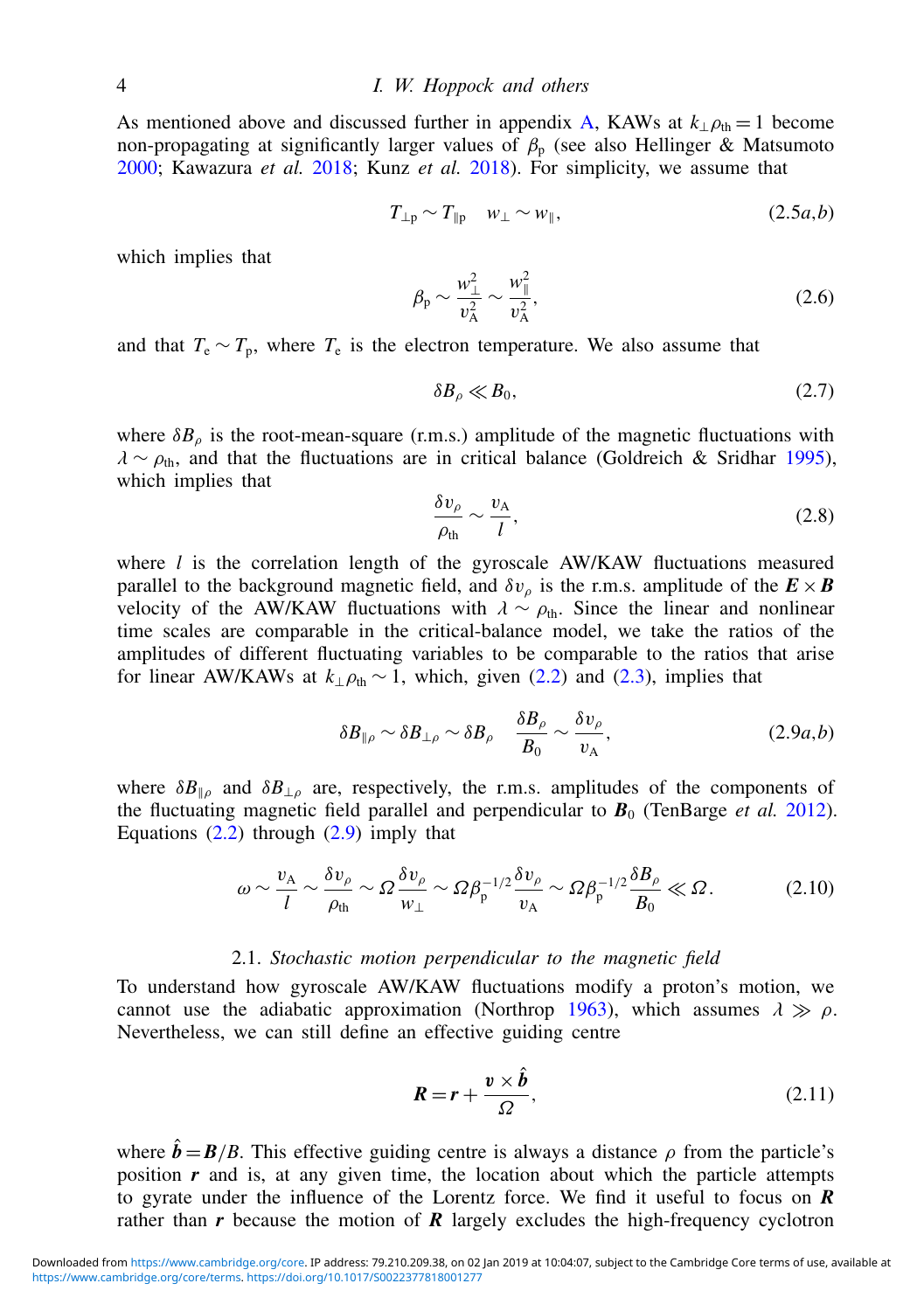motion of the proton. Upon taking the time derivative of  $(2.11)$  and making use of the relations  $d\mathbf{r}/dt = \mathbf{v}$  and  $d\mathbf{v}/dt = (q/m)(\mathbf{E} + \mathbf{v} \times \mathbf{B}/c)$ , we obtain

<span id="page-4-0"></span>
$$
\frac{\mathrm{d}\boldsymbol{R}}{\mathrm{d}t} = v_{\parallel}\hat{\boldsymbol{b}} + \frac{c\boldsymbol{E} \times \boldsymbol{B}}{B^2} - \frac{v \times \hat{\boldsymbol{b}}}{\Omega} \frac{1}{B} \frac{\mathrm{d}B}{\mathrm{d}t} + \frac{v}{\Omega} \times \frac{\mathrm{d}\hat{\boldsymbol{b}}}{\mathrm{d}t},\tag{2.12}
$$

where  $v_{\parallel} = \mathbf{v} \cdot \hat{\mathbf{b}}$ . The perpendicular component of  $d\mathbf{R}/dt$ ,

<span id="page-4-1"></span>
$$
\left(\frac{\mathrm{d}\boldsymbol{R}}{\mathrm{d}t}\right)_{\perp} = \frac{\mathrm{d}\boldsymbol{R}}{\mathrm{d}t} - \hat{\boldsymbol{b}}\left(\hat{\boldsymbol{b}}\cdot\frac{\mathrm{d}\boldsymbol{R}}{\mathrm{d}t}\right) = \left(\hat{\boldsymbol{b}}\times\frac{\mathrm{d}\boldsymbol{R}}{\mathrm{d}t}\right)\times\hat{\boldsymbol{b}},\tag{2.13}
$$

can be found by substituting the right-hand side of  $(2.12)$  into the right-hand side of  $(2.13)$ , which yields

<span id="page-4-2"></span>
$$
\left(\frac{\mathrm{d}\boldsymbol{R}}{\mathrm{d}t}\right)_{\perp} = \frac{c\boldsymbol{E}\times\boldsymbol{B}}{B^2} - \frac{v\times\hat{\boldsymbol{b}}}{\Omega}\frac{1}{B}\frac{\mathrm{d}B}{\mathrm{d}t} + \frac{v_{\parallel}}{\Omega}\hat{\boldsymbol{b}} \times \frac{\mathrm{d}\hat{\boldsymbol{b}}}{\mathrm{d}t}.\tag{2.14}
$$

We now estimate each term on the right-hand side of  $(2.14)$ . Since we are considering only gyroscale fluctuations,<sup>2</sup> the first term on the right-hand side of  $(2.14)$ satisfies the relation

$$
\left|\frac{cE\times B}{B^2}\right| \sim \delta v_\rho.
$$
\n(2.15)

To estimate the second and third terms on the right-hand side of  $(2.14)$ , we take

<span id="page-4-4"></span>
$$
v_{\perp} \sim |v_{\parallel}| \sim w_{\perp} \sim w_{\parallel},\tag{2.16}
$$

which is satisfied by the majority of particles. The time derivative of the field strength along the particle's trajectory is

<span id="page-4-3"></span>
$$
\frac{\mathrm{d}B}{\mathrm{d}t} = \frac{\partial B}{\partial t} + \mathbf{v}_{\perp} \cdot \nabla B + v_{\parallel} \hat{\boldsymbol{b}} \cdot \nabla B. \tag{2.17}
$$

As outlined above, our assumption of critical balance implies that  $\lambda \ll l$  and  $\omega \ll$  $v_{\perp}/\rho \sim w_{\perp}/\rho_{\text{th}}$ . The second term on the right-hand side of [\(2.17\)](#page-4-3) is thus much larger than either the first or third terms, and

$$
\frac{\mathrm{d}B}{\mathrm{d}t} \sim \frac{w_{\perp} \delta B_{\parallel \rho}}{\rho_{\mathrm{th}}}.\tag{2.18}
$$

The second term on the right-hand side of  $(2.14)$  thus satisfies

$$
\left|\frac{v\times\hat{b}}{\Omega}\frac{1}{B}\frac{\mathrm{d}B}{\mathrm{d}t}\right|\sim\frac{\rho_{\mathrm{th}}}{B}\frac{\mathrm{d}B}{\mathrm{d}t}\sim\frac{w_{\perp}\delta B_{\parallel\rho}}{B_{0}},\tag{2.19}
$$

which is larger than the first term on the right-hand side of [\(2.14\)](#page-4-2) by a factor of  $\sim \beta_p^{1/2}$ , given  $(2.6)$  and  $(2.9)$ .

<sup>2</sup>AW fluctuations at  $\lambda \gg \rho_{\text{th}}$  advect both the gyroscale AW/KAW eddies and the particles at the  $E \times B$ velocity of the large-scale AW fluctuations.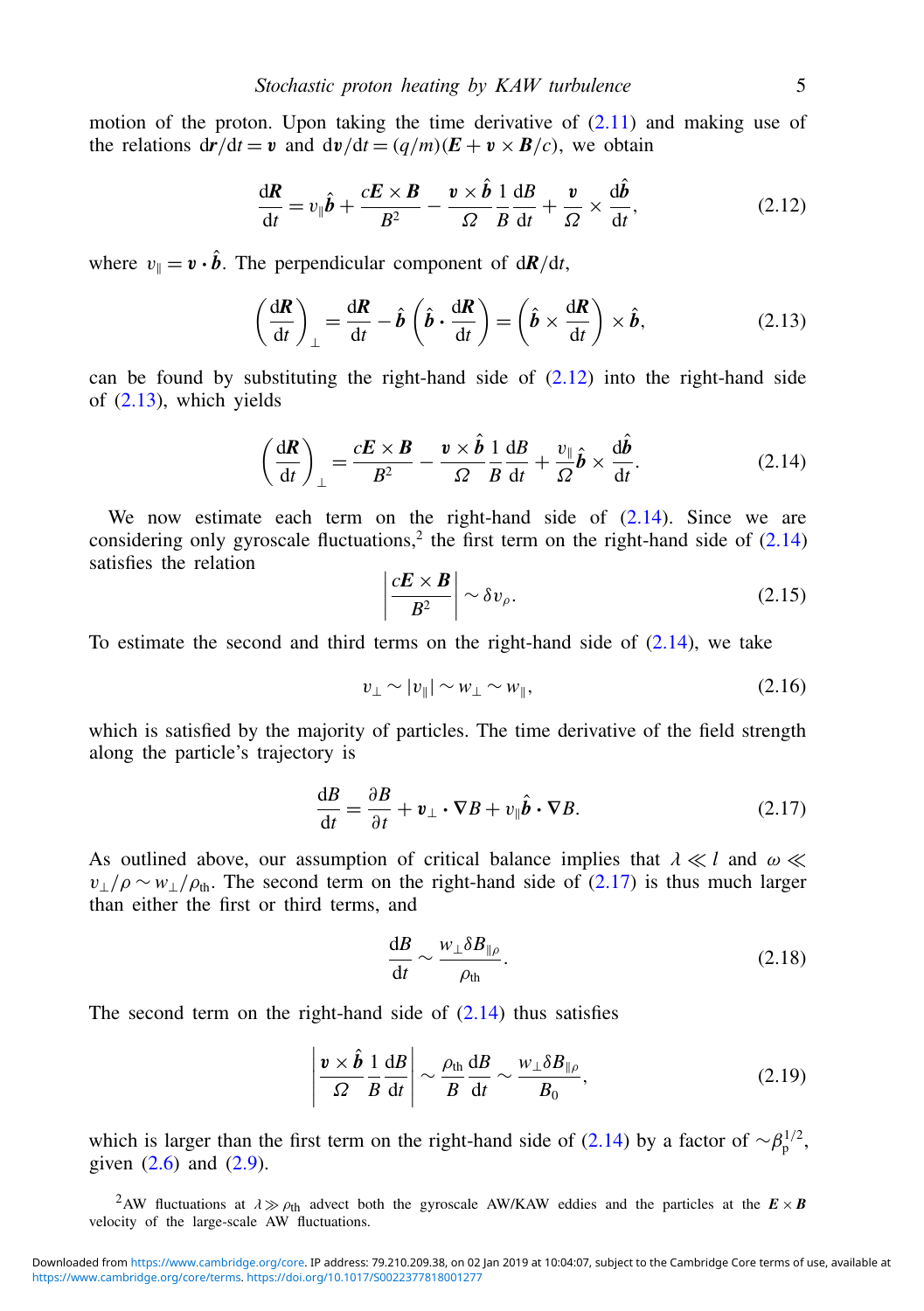<span id="page-5-1"></span>

FIGURE 1. Trajectories of test-particle protons interacting with a spectrum of randomly phased AWs and KAWs for different values of the stochasticity parameter  $\delta$  defined in [\(2.21\)](#page-5-0).

For the moment, we assume that the second term on the right-hand side of [\(2.14\)](#page-4-2) is the dominant term; we discuss the third term in more detail below. If the second term is dominant, then

<span id="page-5-2"></span>
$$
\left| \left( \frac{\mathrm{d} \mathbf{R}}{\mathrm{d} t} \right)_{\perp} \right| \sim \frac{w_{\perp} \delta B_{\parallel \rho}}{B_0}.
$$
 (2.20)

During a single cyclotron period  $2\pi/\Omega$ , a proton passes through an order-unity number of uncorrelated gyroscale AW/KAW eddies, and the values of  $(dR/dt)$ ⊥ within different gyroscale eddies are uncorrelated. If  $(dR/dt)$ <sub>⊥</sub> is small compared to  $w_{\perp}$ , then a proton undergoes nearly circular gyromotion. However, if  $|d\mathbf{R}/dt\rangle_{\perp}$ is a significant fraction of  $w_{\perp}$ , then a proton and its guiding centre will move in an essentially unpredictable way, and the proton's orbit will become stochastic rather than quasi-periodic. Given [\(2.9\)](#page-3-0),  $|(\mathbf{d}\mathbf{R}/\mathbf{d}t)|$  is a significant fraction of *w*<sub>⊥</sub> if the stochasticity parameter

<span id="page-5-0"></span>
$$
\delta \equiv \frac{\delta B_{\rho}}{B_0} \tag{2.21}
$$

is a significant fraction of unity.

We illustrate how the value of  $\delta$  affects a proton's motion in figure [1.](#page-5-1) We compute the particle trajectories shown in this figure by numerically integrating the equations of motion for protons interacting with randomly phased AWs and KAWs. We present the details of our numerical method and more extensive numerical results in  $\S 3$ . In the numerical calculation shown in figure  $1(a)$  $1(a)$ ,  $\delta = 0.03$ , and the proton's motion in the plane perpendicular to  $B_0$  is quasi-periodic. In the numerical calculation shown in figure  $1(b)$  $1(b)$ ,  $\delta = 0.15$ , and the proton trajectory is more disordered or random.

We now consider the third term on the right-hand side of  $(2.14)$ . The instantaneous value of this term is comparable to the instantaneous value of the second term given  $(2.9)$  and  $(2.16)$ , but the third term is less effective at causing guiding-centre displacements over time for the following reason. Because of  $(2.7)$ , the time  $t_{\parallel}$ required for  $v_{\parallel}$  to change by a factor of order unity is  $\gg \Omega^{-1}$ . If we integrate the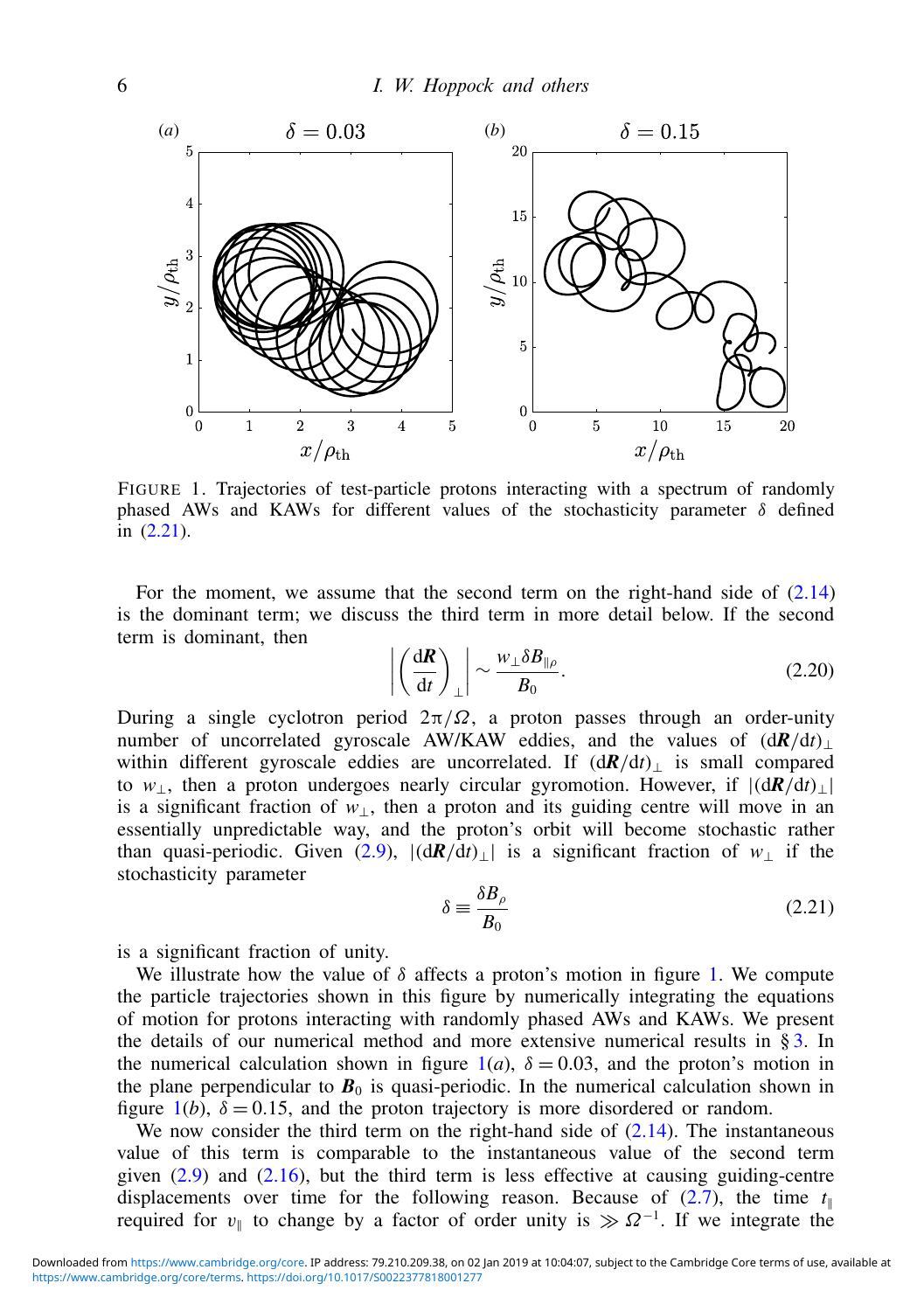third term on the right-hand side of [\(2.14\)](#page-4-2) from  $t = 0$  to  $t = t_f$ , where  $\Omega^{-1} \ll t_f \ll t_{\parallel}$ , we can treat  $v_{\parallel}$  as approximately constant in [\(2.14\)](#page-4-2), obtaining

$$
\int_0^{t_f} \frac{v_{\parallel}}{\Omega} \hat{\boldsymbol{b}} \times \frac{d\hat{\boldsymbol{b}}}{dt} dt = \frac{v_{\parallel}}{\Omega_0} \frac{\boldsymbol{B}_0}{B_0} \times \Delta \hat{\boldsymbol{b}} \tag{2.22}
$$

to leading order in  $\delta B_{\rho}/B_0$ , where  $\Omega_0 = qB_0/mc$  and  $\Delta \hat{b} = \hat{b}(t_f) - \hat{b}(0)$  is the change in  $\hat{b}$ . There is, however, no secular change in the value of  $\hat{b}$  at the proton's location; the magnetic-field unit vector merely undergoes small-amplitude fluctuations about the direction of the background magnetic field. Thus, over time, the guiding-centre displacements caused by the third term on the right-hand side of [\(2.14\)](#page-4-2) are largely reversible and tend to cancel out. The third term is thus less effective than the second term at making proton orbits stochastic.

When the stochasticity parameter  $\delta$  defined in [\(2.21\)](#page-5-0) exceeds some threshold, the motion of a thermal proton's guiding centre in the plane perpendicular to  $\mathbf{B}_0$  is reasonably approximated by a random walk. To estimate the time step of this random walk, we begin by defining the cyclotron average of  $(dR/dt)_{\perp}$ ,

$$
\mathbf{v}_R(t) \equiv \frac{\Omega}{2\pi} \int_{t-\pi/ \Omega}^{t+\pi/ \Omega} \left(\frac{\mathrm{d}\boldsymbol{R}}{\mathrm{d}t_1}\right)_{\perp} \mathrm{d}t_1. \tag{2.23}
$$

As stated above, during a single cyclotron period, a proton's motion projected onto the plane perpendicular to  $\mathbf{B}_0$  carries the proton through an order-unity number of uncorrelated gyroscale AW/KAW 'eddies'. For simplicity, we take the amplitude and direction of each vector term on the right-hand side of [\(2.14\)](#page-4-2) to be approximately constant within any single gyroscale eddy and the values of these vector terms within different eddies to be uncorrelated. This makes  $v_R$  approximately equal to the average of some order-unity number of uncorrelated vectors of comparable magnitude. The amplitude of this average is comparable to the instantaneous value of  $|(\frac{dR}{dt})_+|$ . Thus, given  $(2.6)$ ,  $(2.9)$ , and  $(2.20)$ ,

<span id="page-6-0"></span>
$$
v_R \sim \frac{w_\perp \delta B_{\parallel \rho}}{B_0} \sim \beta_{\rm p}^{1/2} \delta v_\rho. \tag{2.24}
$$

Because we are considering the effects of just the gyroscale AW/KAW eddies,  $v_R$ decorrelates after the proton's guiding centre has moved a distance  $\sim \rho_{th}$  in the plane perpendicular to  $\vec{B}_0$ , which takes a time

$$
\Delta t \sim \frac{\rho_{\text{th}}}{v_R}.\tag{2.25}
$$

Thermal protons thus undergo spatial diffusion in the plane perpendicular to  $\mathbf{B}_0$  with a spatial diffusion coefficient

$$
D_{\perp} \sim \frac{\rho_{\text{th}}^2}{\Delta t} \sim \beta_{\text{p}}^{1/2} \delta v_{\rho} \rho_{\text{th}}.
$$
 (2.26)

Given [\(2.8\)](#page-3-4), [\(2.16\)](#page-4-4) and [\(2.24\)](#page-6-0),

<span id="page-6-1"></span>
$$
\Delta t \sim \frac{\rho_{\text{th}}}{\beta_{\text{p}}^{1/2} \delta v_{\rho}} \sim \frac{l}{\beta_{\text{p}}^{1/2} v_{\text{A}}} \sim \frac{l}{v_{\parallel}}.
$$
 (2.27)

The time required for a particle to wander a distance  $\sim \rho_{th}$  perpendicular to the background magnetic field is thus comparable to the time required for the particle to traverse the parallel dimension of a gyroscale AW/KAW eddy.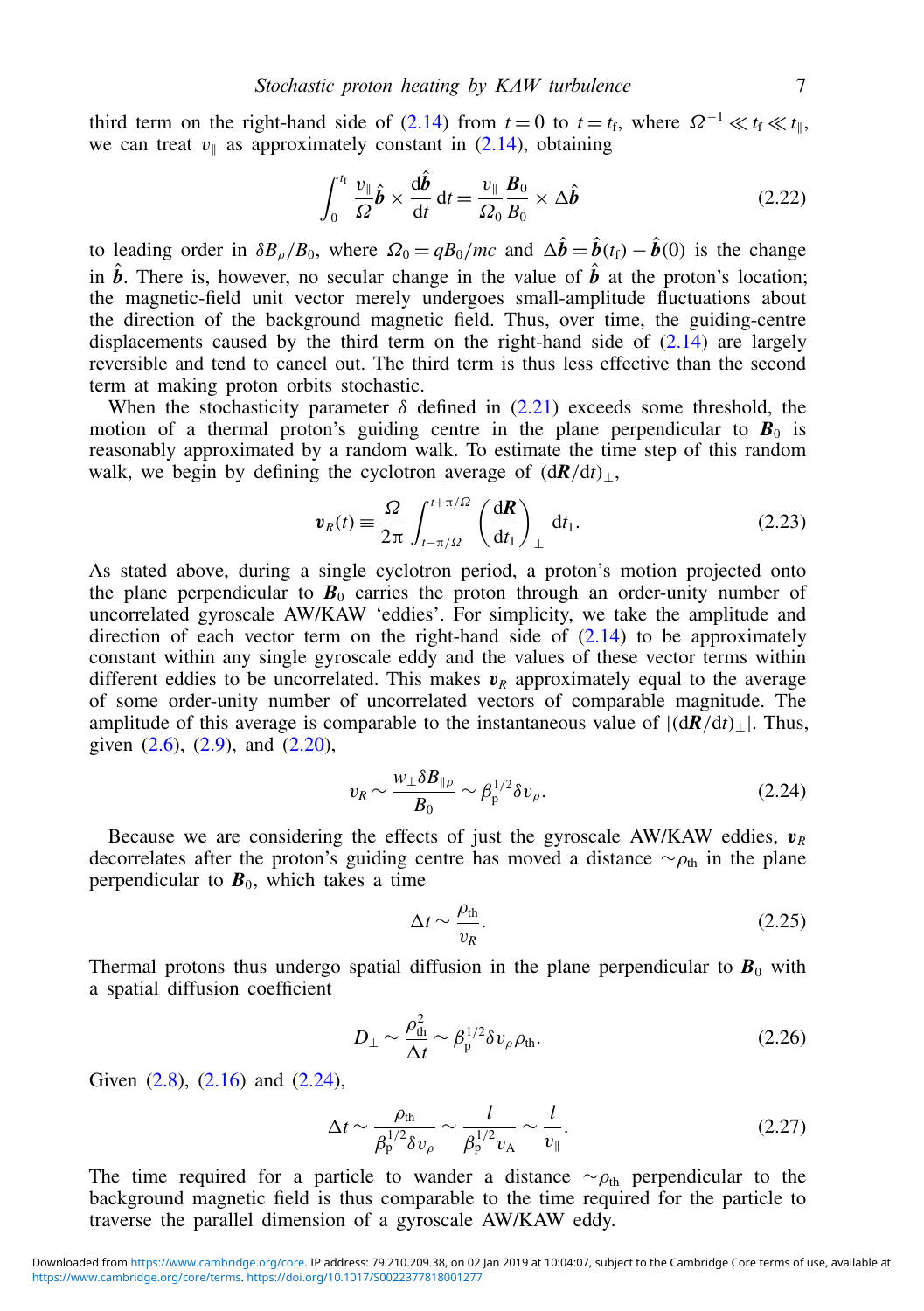## 2.2. *Energy diffusion and heating*

The total energy of a proton is given by its Hamiltonian,

$$
H = q\Phi + \frac{1}{2m} \left( p - \frac{q}{c} A \right)^2, \qquad (2.28)
$$

where  $\Phi$  is the electrostatic potential,  $\boldsymbol{p}$  is the canonical momentum and  $\boldsymbol{A}$  is the vector potential. From Hamilton's equations,

<span id="page-7-0"></span>
$$
\frac{dH}{dt} = q\frac{\partial\Phi}{\partial t} - \frac{qv}{c} \cdot \frac{\partial A}{\partial t},\tag{2.29}
$$

where  $v = m^{-1}(p - qA/c)$  is the velocity, and the electric field is  $E = -\nabla \Phi - c^{-1}\partial A/\partial t$ . The second term on the right-hand side of [\(2.29\)](#page-7-0) is  $q\mathbf{v} \cdot \mathbf{E}_s$ , where  $\mathbf{E}_s = -c^{-1} \partial \mathbf{A}/\partial t$ is the solenoidal component of the electric field. Equation (46) of Hollweg [\(1999\)](#page-19-18) gives the ratio of  $E_s$  to the magnitude of the irrotational component of the electric field  $|\nabla \Phi|$  for AWs/KAWs with  $k_{\perp} \rho_{\text{th}} \lesssim 1,^3$ 

$$
\frac{E_s}{|\nabla \Phi|} \sim \frac{\beta_p \omega}{\Omega}.
$$
\n(2.30)

In their treatment of stochastic heating at  $\beta_p \lesssim 1$ , Chandran *et al.* [\(2010\)](#page-18-11) neglected the second term on the right-hand side of [\(2.29\)](#page-7-0), because this term makes a small contribution to the heating rate when  $\beta_p$  is small. Here we focus on the effects of  $E_s$ and make the approximation that

<span id="page-7-1"></span>
$$
\frac{\mathrm{d}H}{\mathrm{d}t} \sim q\mathbf{v} \cdot \mathbf{E}_\mathrm{s}.\tag{2.31}
$$

We show in appendix [B](#page-16-1) that the irrotational part of the electric field contributes less to the heating rate than does the solenoidal part when  $\beta_p \geq 1$ .

As a proton undergoes spatial diffusion in the plane perpendicular to the background magnetic field, the electromagnetic field at its location resulting from gyroscale AW/KAW fluctuations decorrelates on the time scale  $\Delta t$  given in [\(2.27\)](#page-6-1). Within each time interval of length  $\sim \Delta t$ , the proton energy changes by an amount  $\delta H$  (which can be positive or negative), and the values of δ*H* are uncorrelated within successive time intervals of length  $\Delta t$ . As a consequence, the proton undergoes energy diffusion.

To estimate the r.m.s. value of  $\delta H$ , which we denote  $\Delta H$ , we adopt a simple model of a proton's motion, in which the proton's complicated trajectory is replaced by a repeating two-step process. In the first step, the proton undergoes circular cyclotron motion in the plane perpendicular to  $\mathbf{B}_0$  for a time  $\Delta t$ . In the second step, the proton is instantly translated a distance  $\rho_{th}$  in some random direction perpendicular to  $B_0$ .<sup>4</sup>

In this simple model, a proton undergoes  $N \sim \Omega \Delta t \sim (v_{\perp}/\rho_{\text{th}}) \times (l/v_{\parallel}) \sim l/\rho_{\text{th}} \gg 1$ circular gyrations in the plane perpendicular to  $B_0$  during a time  $\Delta t$ . Integrating [\(2.31\)](#page-7-1) for a time  $\Delta t$ , we obtain

<span id="page-7-2"></span>
$$
\delta H \sim q \int_0^{\Delta t} \mathbf{v}(t) \cdot \mathbf{E}_s(\mathbf{r}(t), t) \, \mathrm{d}t,\tag{2.32}
$$

 ${}^{3}E_{s}$  is nearly perpendicular to  $B_{0}$ , as illustrated in figure 3 of Hollweg [\(1999\)](#page-19-18).

<sup>4</sup>For simplicity, our model of proton motion neglects motion parallel to *B*. This approximation is to some extent justified by [\(2.27\)](#page-6-1), which implies that a proton is unable to escape from an eddy of length *l* by motion along the magnetic field in a time shorter than  $\Delta t$ . However, we return to the issue of parallel motion in § [2.3.](#page-9-0)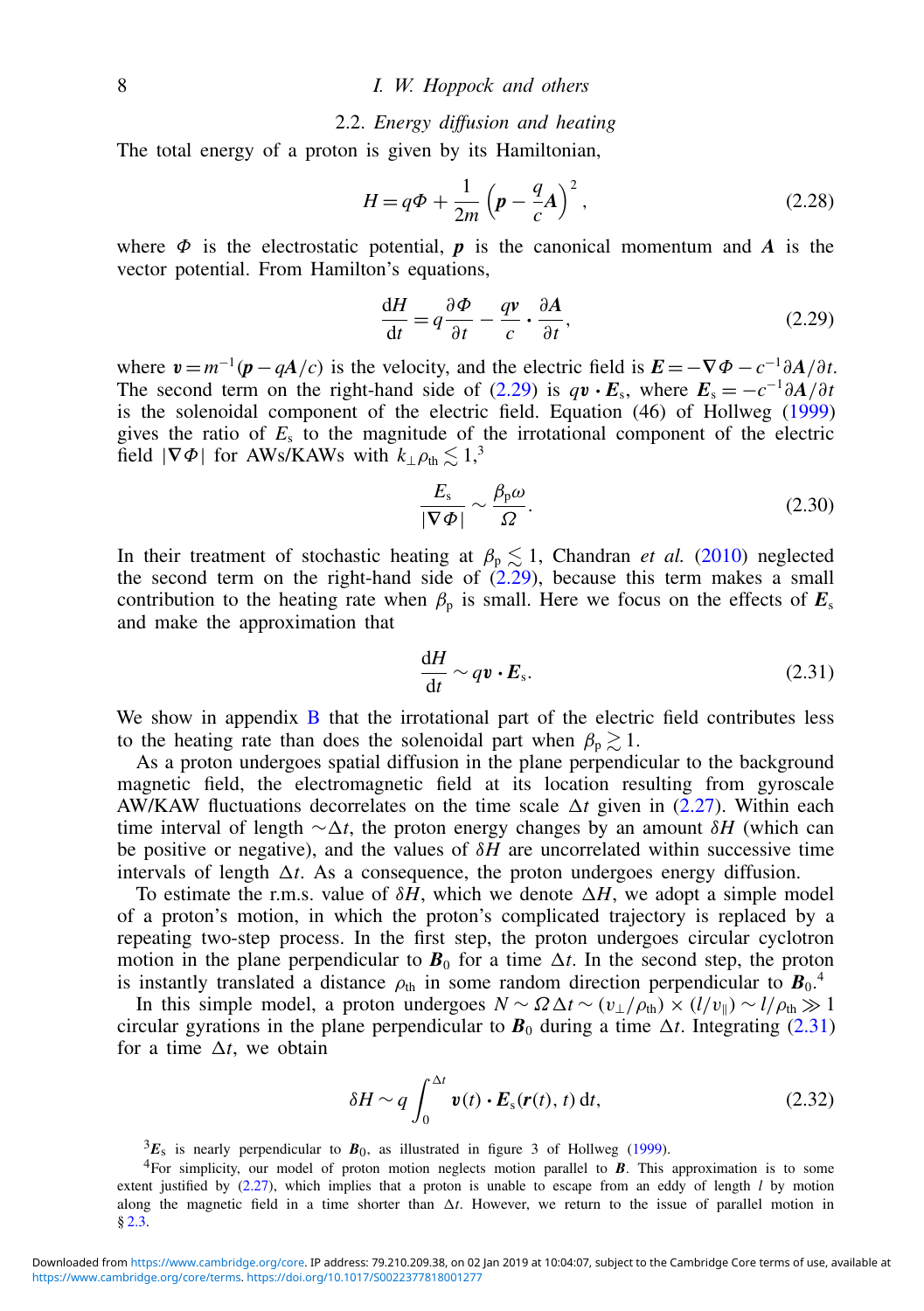where  $r(t)$  is the proton's position at time *t*. Since  $\Delta t \sim \beta_p^{-1/2} \rho_{th}/\delta v_\rho$ , when  $\beta_p \gtrsim 1$ , the time  $\Delta t$  for a particle to diffuse across one set of gyroscale eddies is shorter than or comparable to the linear or nonlinear time scale  $\rho_{th}/\delta v_{\rho}$  of those eddies. We thus approximate the right-hand side of [\(2.32\)](#page-7-2) by setting  $E_s(r(t), t) = E_s(r(t), 0)$  and rewrite [\(2.32\)](#page-7-2) as

$$
\delta H \sim qN \oint E_s(\mathbf{r}, 0) \cdot d\mathbf{l} \sim qN \int_S \nabla \times E(\mathbf{r}, 0) \cdot d\mathbf{S} \sim -\frac{qN}{c} \int_S \frac{\partial \mathbf{B}}{\partial t}(\mathbf{r}, 0) \cdot d\mathbf{S}, \tag{2.33}
$$

where the line integral is along the proton's path during one complete circular gyration in the plane perpendicular to  $B_0$ , the surface integral is over the circular surface *S* of radius  $\rho_{\text{th}}$  enclosed by the gyration, and we have used Faraday's law  $\nabla \times E$  $(-1/c)\partial \mathbf{B}/\partial t$ . The surface *S* is perpendicular to  $\mathbf{B}_0$ , and d*S* is anti-parallel to  $\mathbf{B}_0$  (antiparallel rather than parallel since  $q > 0$ ). The r.m.s. value of  $\delta H$  thus satisfies the order-of-magnitude relation

<span id="page-8-0"></span>
$$
\Delta H \sim \frac{qN}{c} \omega_{\rm eff} \delta B_{\parallel \rho} \rho_{\rm th}^2,\tag{2.34}
$$

where

<span id="page-8-1"></span>
$$
\omega_{\text{eff}} \equiv \frac{\delta v_{\rho}}{\rho_{\text{th}}} \tag{2.35}
$$

is the nonlinear frequency of the gyroscale fluctuations. Upon setting  $q/c = \Omega m/B$ ,  $N = \Omega \Delta t$  and  $\rho_{\text{th}}^2 = w_\perp^2 / \Omega^2$  in [\(2.34\)](#page-8-0), we obtain

$$
\Delta H \sim \frac{m\omega_{\perp}^2}{B} \frac{\delta v_{\rho}}{\rho_{\text{th}}} \delta B_{\|\rho} \Delta t. \tag{2.36}
$$

Although we are in the process of estimating the rate at which  $\mu$  changes over long times, our estimate of  $\Delta H$  is comparable to the value that would follow from  $\mu$  conservation:  $\Delta H \sim \mu \Delta B \sim (mv_{\perp}^2/B)\omega_{\text{eff}}\delta B_{\parallel \rho}\Delta t$ , where  $\Delta B \sim \omega_{\text{eff}}\delta B_{\parallel \rho}\Delta t$ is the r.m.s. amplitude of the change in the magnetic flux through the proton's Larmor orbit, divided by  $\pi \rho^2$ , during the time  $\Delta t$  in which the proton is (in our simple two-step model of proton motion) undergoing continuous, circular, cyclotron motion. This correspondence highlights an alternative interpretation of the stochastic-heating process at  $\beta_p \gtrsim 1$ . In the guiding-centre approximation, when  $v_{\perp}^2$  increases by some factor because of  $E_s$ , the field strength at the particle's guiding centre increases by approximately the same factor, essentially because of Faraday's law. This proportionality underlies  $\mu$  conservation. In stochastic heating, the same proportionality is approximately satisfied during a single time interval  $\Delta t$ , but the proton is then stochastically transported to a neighbouring set of gyroscale eddies, in which the field strength is not correlated with the field strength at the proton's original location. The proton thus 'forgets' about what happened to the field strength at its original location and gets to keep the energy that it gained without 'paying the price' of residing in a higher-field-strength location. In this way, spatial diffusion perpendicular to *B* breaks the connection between changes to  $v_{\perp}^2$  and changes to *B* that arises in the  $\rho/\lambda \rightarrow 0$  limit.

In our simple model, the energy gained by a proton is in the form of perpendicular kinetic energy,

$$
K_{\perp} = \frac{mv_{\perp}^2}{2},\tag{2.37}
$$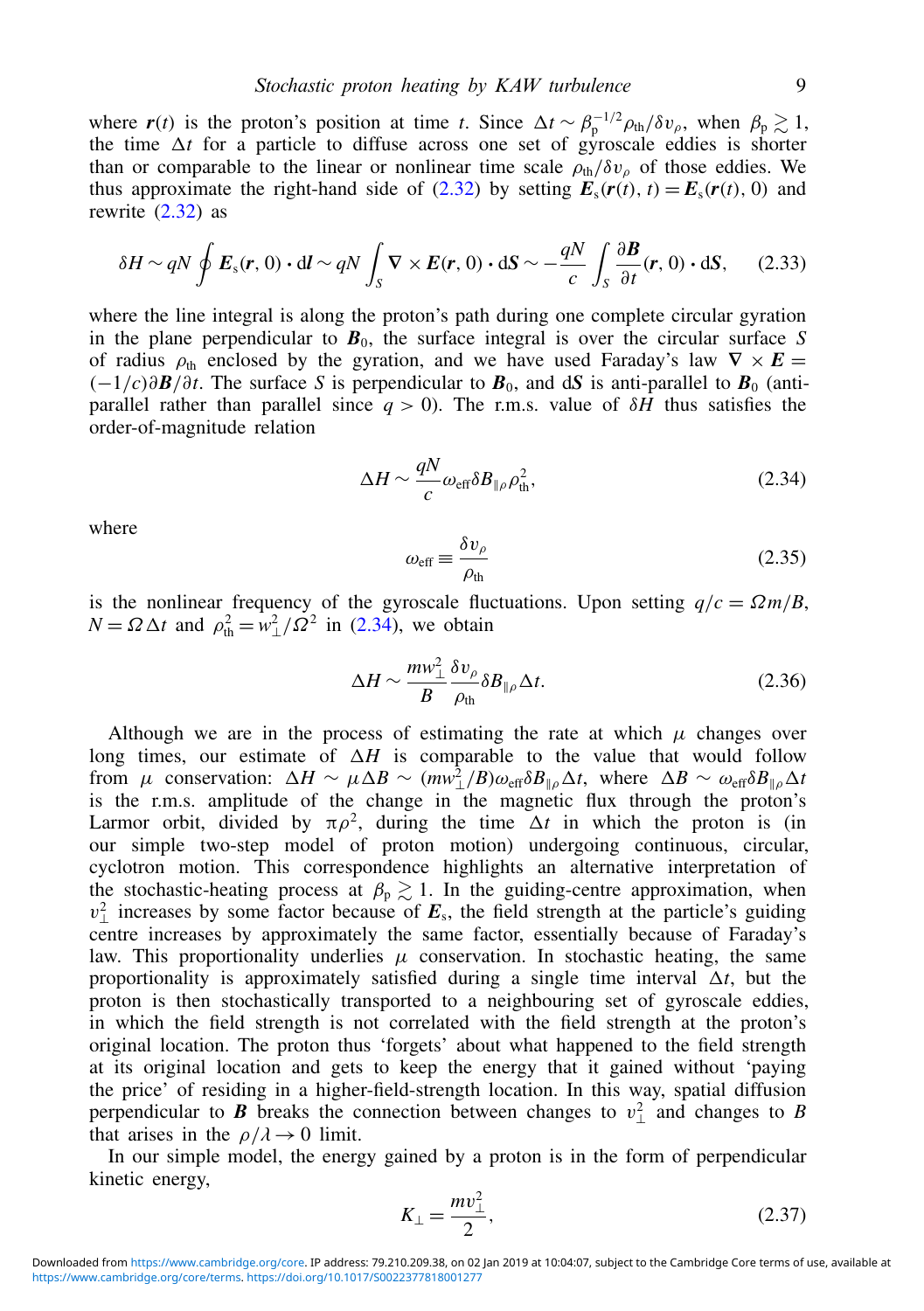because we neglect the parallel motion of protons. (We do not preclude the possibility of parallel stochastic heating, but we do not consider it further here.) The perpendicular-kinetic-energy diffusion coefficient  $D_K$  is thus  $\sim \Delta H^2/\Delta t$ , or

$$
D_K \sim \frac{m^2 w_\perp^4}{\beta_{\rm p}^{1/2}} \frac{\delta v_\rho}{\rho_{\rm th}} \frac{\delta B_\rho^2}{B_0^2},\tag{2.38}
$$

where we have used [\(2.27\)](#page-6-1) to estimate  $\Delta t$  and [\(2.9\)](#page-3-0) to set  $\delta B_{\parallel \rho} \sim \delta B_{\rho}$ . A single proton undergoing a random walk in energy can gain or lose energy with equal probability during a time  $\Delta t$ . However, if a large number of thermal protons (e.g. with an initially Maxwellian distribution) undergo energy diffusion, then on average more protons will gain energy than lose energy, leading to proton heating. The heating time scale  $\tau<sub>h</sub>$ is the characteristic time for the perpendicular kinetic energy of a thermal proton to double,  $\tau_h \sim (mv_\perp^2)^2/D_K$ , and the perpendicular-heating rate per unit mass is  $Q_\perp \sim$  $K_1/(m\tau_h) \sim D_K/(mK_1)$ , or,

<span id="page-9-1"></span>
$$
Q_{\perp} \sim \beta_{\rm p}^{1/2} \frac{(\delta v_{\rho})^3}{\rho_{\rm th}}.\tag{2.39}
$$

To account for the uncertainties introduced by our numerous order-of-magnitude estimates, we multiply the right-hand side of [\(2.39\)](#page-9-1) by an as-yet-unknown dimensionless constant  $\sigma_1$ . As  $\delta v_\rho \to 0$ ,  $d\mu/dt$  decreases faster than any power of  $\delta v_{\rho}$  (Kruskal [1962\)](#page-19-16). To account for this 'exponential'  $\mu$  conservation in the small- $\delta v_{\rho}$  limit, we follow Chandran *et al.* [\(2010\)](#page-18-11) by multiplying the right-hand side of [\(2.39\)](#page-9-1) by the factor  $\exp(-\sigma_2/\delta)$ ,

<span id="page-9-2"></span>
$$
Q_{\perp} = \sigma_1 \frac{(\delta v_{\rho})^3}{\rho_{\text{th}}} \sqrt{\beta_p} \exp\left(-\frac{\sigma_2}{\delta}\right), \qquad (2.40)
$$

where  $\sigma_2$  is another as-yet-unknown dimensionless constant, and  $\delta$  is defined in [\(2.21\)](#page-5-0).

For comparison, the stochastic-heating rate per unit mass found by Chandran *et al.* [\(2010\)](#page-18-11) when  $\beta_p \leq 1$  is

<span id="page-9-3"></span>
$$
Q_{\perp} = c_1 \frac{(\delta v_{\rho})^3}{\rho_{\text{th}}} \exp\left(-\frac{c_2}{\varepsilon}\right), \tag{2.41}
$$

where

$$
\varepsilon = \frac{\delta v_{\rho}}{w_{\perp}},\tag{2.42}
$$

and the dimensionless constants  $c_1$  and  $c_2$  serve the same purpose as those in [\(2.40\)](#page-9-2). As discussed by Chandran *et al.* [\(2010\)](#page-18-11) for the case of  $c_1$  and  $c_2$ , we expect the constants  $\sigma_1$  and  $\sigma_2$  to depend on the nature of the fluctuations. For example, at fixed  $\delta v_{\rho}$ , we expect stronger heating rates (i.e. larger  $\sigma_1$  and/or smaller  $\sigma_2$ ) from intermittent turbulence than from randomly phased waves (Chandran *et al.* [2010;](#page-18-11) Xia *et al.* [2013;](#page-20-12) Mallet *et al.* [2018\)](#page-19-19), because, in intermittent turbulence, most of the heating takes place near coherent structures in which the fluctuations are unusually strong and in which the proton orbits are more stochastic than on average.

## <span id="page-9-0"></span>2.3. *Orbit stochasticity from parallel motion*

In § [2.1,](#page-3-5) we focused on proton motion perpendicular to *B*. However, motion along the magnetic field can also produce stochastic motion in the plane perpendicular to  $\mathbf{B}_0$ (see, e.g. Hauff *et al.* [2010\)](#page-19-20). In particular, the perpendicular magnetic fluctuations at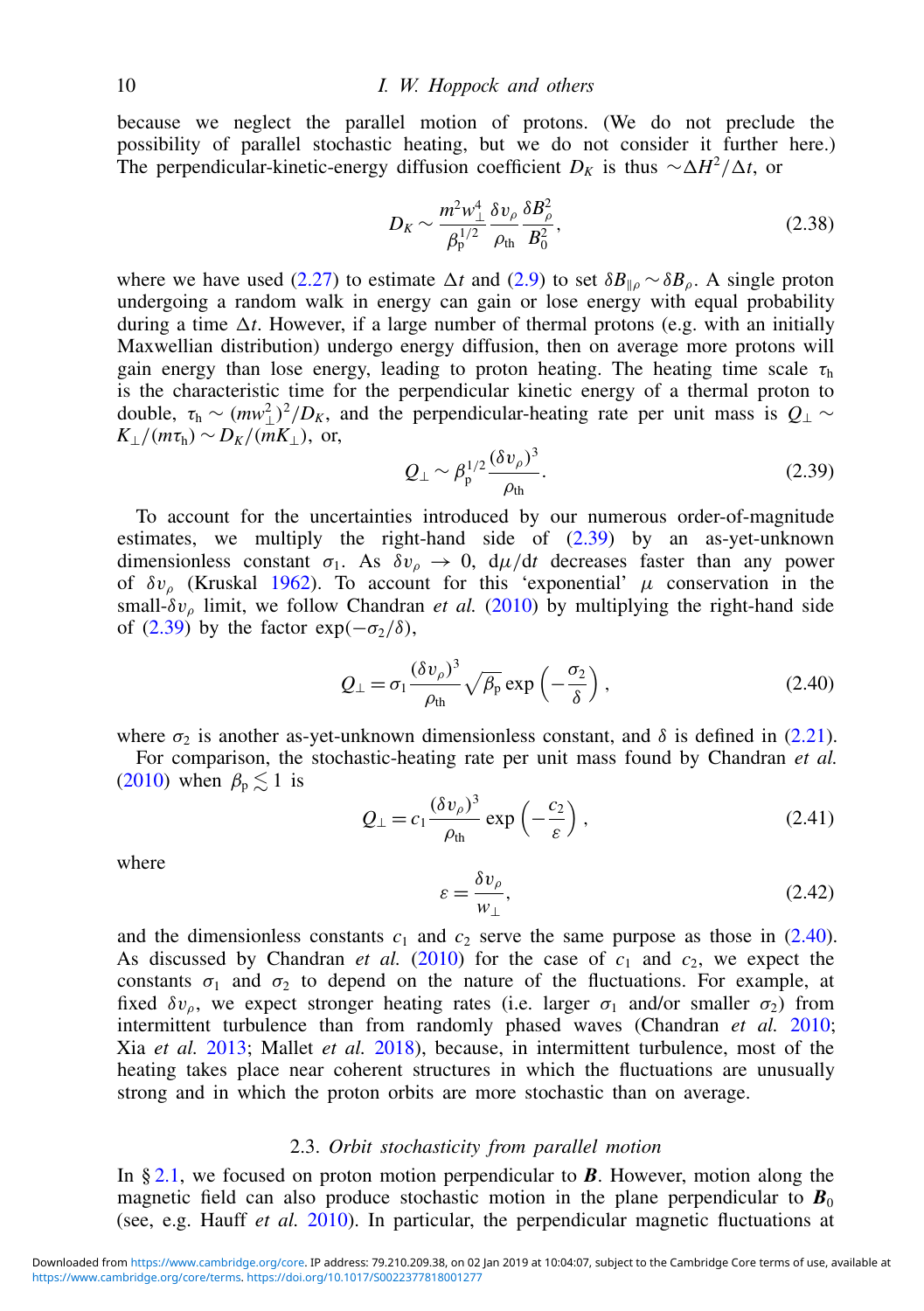the scale of a proton's gyroradius perturb the direction of  $\hat{b}$ . These perturbations, when fed into the first term on the right-hand side of  $(2.12)$ ,  $v_{\parallel} \hat{b}$ , cause the proton's guiding centre  $\boldsymbol{R}$  to acquire a velocity perpendicular to  $\boldsymbol{B}_0$  of

$$
\boldsymbol{u}_{\perp} \sim v_{\parallel} \times \frac{\delta \boldsymbol{B}_{\perp \rho}}{B_0},\tag{2.43}
$$

where  $\delta \mathbf{B}_{\perp \rho}$  is the component of  $\delta \mathbf{B}$  (from gyroscale fluctuations) perpendicular to  $\mathbf{B}_0$ at the proton's location. The value of  $u_1$  varies in an incoherent manner in time, with a correlation time  $\sim \Omega^{-1}$ . If  $u_{\perp}$  is a significant fraction of  $v_{\perp}$ , then  $u_{\perp}$  will cause a proton's orbit in the plane perpendicular to  $B_0$  to become stochastic. This leads to an alternative high- $\beta_p$  stochasticity parameter,

$$
\tilde{\delta} = \frac{u_{\perp}}{v_{\perp}} = \frac{v_{\parallel} \delta B_{\perp \rho}}{v_{\perp} B_0}.
$$
\n(2.44)

As  $\tilde{\delta}$  increases towards unity, proton orbits become stochastic. For thermal protons with  $v_\perp \sim v_\parallel$  and  $\rho \sim \rho_{\text{th}}$ ,  $\tilde{\delta}$  is equivalent to  $\delta$  in [\(2.21\)](#page-5-0), which was based upon the parallel magnetic-field fluctuation  $\delta B_{\parallel \rho}$  (even though we set  $\delta B_{\parallel \rho} \sim \delta B_{\rho}$  in [\(2.21\)](#page-5-0))). The contribution of parallel motion to orbit stochasticity thus does not change our conclusions about the rate at which thermal protons are heated stochastically. However, the contribution of parallel motion to orbit stochasticity should be taken into account when considering the ability of stochastic heating to produce superthermal tails, because in AW turbulence the perpendicular (parallel) magnetic fluctuation at perpendicular scale  $\lambda$ , denoted  $\delta B_{\perp\lambda}$  ( $\delta B_{\parallel\lambda}$ ), is an increasing (decreasing) function of  $\lambda$ when  $\lambda$  is in the inertial range. Orbit stochasticity through the interaction between parallel motion and  $\delta B_{\perp\rho}$  could thus contribute to the development of superthermal tails when  $\beta_p \gtrsim 1$ . An investigation of superthermal tails, however, lies beyond the scope of this paper.

#### <span id="page-10-0"></span>3. Numerical test-particle calculations

To test the phenomenological theory developed in  $\S 2$ , we numerically track testparticle protons interacting with a spectrum of low-frequency randomly phased AWs and KAWs. The initial particle positions are random and uniformly distributed within a cubical region of volume  $(100d_p)^3$ , where  $d_p = v_A/\Omega$  is the proton inertial length. The initial velocity distribution is an isotropic Maxwellian with proton temperature  $T_p$ . To trace each particle, we solve the equations of motion,

$$
\frac{dx}{dt} = v \quad \frac{dv}{dt} = \frac{q}{m} \left( E + \frac{v \times B}{c} \right), \tag{3.1}
$$

using the Boris method (Boris [1970\)](#page-18-16) with a time step of  $0.01\Omega^{-1}$ .

## <span id="page-10-1"></span>3.1. *Randomly phased waves*

The code used to implement the AW/KAW spectrum is similar to the code used by Chandran *et al.* [\(2010\)](#page-18-11). The magnetic field is  $\mathbf{B} = B_0 \hat{z} + \delta \mathbf{B}$ , where  $B_0$  is constant. We take  $E$  and  $\delta B$  to be the sum of the electric and magnetic fields of waves at each of 81 different wave vectors, with two waves of equal amplitude at each wave vector,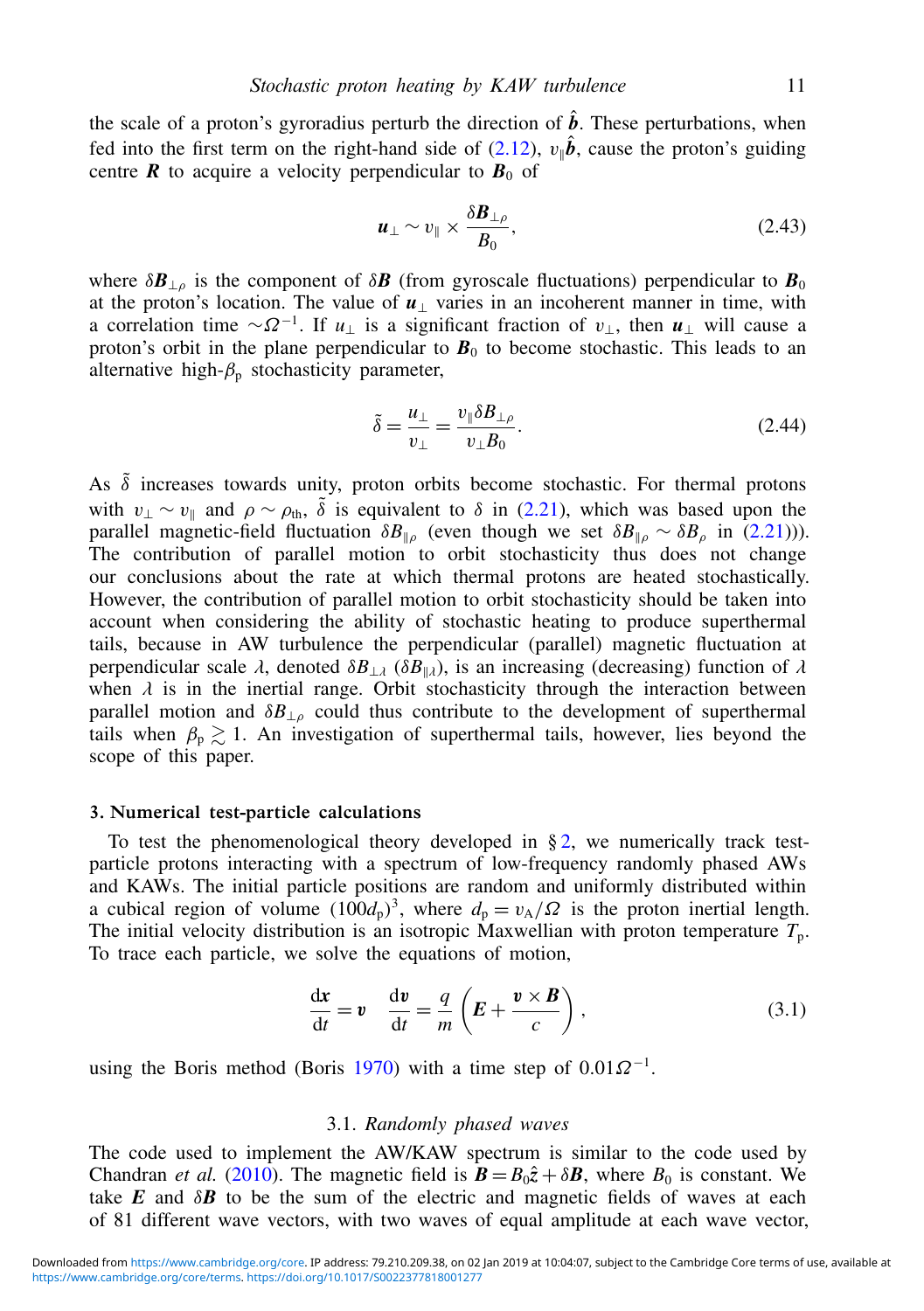one with  $\omega/k_z < 0$  and the other with  $\omega/k_z > 0.5$  The initial phase of each wave is randomly chosen.

The 81 wave vectors correspond to nine evenly spaced values of the azimuthal angle in *k* space (in cylindrical coordinates aligned with  $B_0$ ) at each of nine specific values of  $k_{\perp i}$  :  $i \in [0, \ldots, 8]$ . The values of  $k_{\perp i}$  are evenly spaced in ln( $k_{\perp}$ )-space, with  $ln(k_{\perp i}\rho_{th}) = -4/3 + i/3$ . The middle three cells, in which  $i = 3, 4$  and 5, have a combined width of unity in ln( $k_{\perp}$ )-space, centred at precisely  $k_{\perp} \rho_{th} = 1$ . We computationally evaluate  $\delta v_{\rho}$  and  $\delta B_{\rho}$  via the r.m.s. values of the  $\mathbf{E} \times \mathbf{B}$  velocity and δ*B* that result from the waves in just these middle three cells.

There is one value of  $k_{\parallel} \equiv |k_z|$  at each  $k_{\perp i}$ , denoted  $k_{\parallel i}$ . We determine  $k_{\parallel 4}$  by setting the linear frequency at  $k_{\parallel 4}$  equal to  $k_{\perp 4} \delta v_{\rho}$ . At other values of  $k_{\perp}$ , we set

<span id="page-11-0"></span>
$$
\frac{k_{\parallel i}}{k_{\parallel 4}} = \begin{cases}\n\left(\frac{k_{\perp i}}{k_{\perp 4}}\right)^{2/3} : 0 \le i < 4\\ \n\left(\frac{k_{\perp i}}{k_{\perp 4}}\right)^{1/3} : 4 < i \le 8.\n\end{cases}
$$
\n(3.2)

The exponents  $2/3$  and  $1/3$  in  $(3.2)$  are chosen to match the scalings in the critical-balance models of Goldreich & Sridhar  $(1995)$  and Cho & Lazarian  $(2004)$ , respectively. We take the individual wave magnetic-field amplitudes to be proportional to  $k_{\perp}^{-1/3}$  and  $k_{\perp}^{-2/3}$  for  $k_{\perp} \rho_{\text{th}}$  < 1 and  $k_{\perp} \rho_{\text{th}} > 1$ , respectively, in order to match the same two critical-balance models. (All the waves at the same value of  $k_{\perp i}$  have the same amplitudes.) We determine the wave frequency and relative amplitudes of the different components of the fluctuating electric and magnetic fields using Hollweg's [\(1999\)](#page-19-18) two-fluid analysis of linear KAWs, setting

<span id="page-11-1"></span>
$$
\frac{T_e}{T_p} = 0.5 \quad \frac{v_A}{c} = 0.003,\tag{3.3a,b}
$$

where  $T_e$  and  $T_p$  are the (isotropic) electron and proton temperatures. We do not expect the particular choices in  $(3.3)$  to have a large effect on our results, but choose those values to facilitate a direct comparison to the previous numerical results of Chandran *et al.* [\(2010\)](#page-18-11). Since we take  $T_{\perp p} = T_{\parallel p}$ , we set

<span id="page-11-2"></span>
$$
w_{\perp} = w_{\parallel} = w \equiv \sqrt{\frac{2k_{\rm B}T_{\rm p}}{m}} = v_{\rm A}\sqrt{\beta_{\rm p}}.
$$
\n(3.4)

## 3.2. *A note on the electric field*

Following Lehe *et al.* [\(2009\)](#page-19-7), we correct the electric field because the magnetic field (including its fluctuations, i.e.  $\mathbf{B} = B_0\hat{z} + \delta \mathbf{B}$ ) in the simulation is not orientated along the *z*-axis. The simulation, however, equates the parallel and perpendicular components of the electric field to the parallel and perpendicular components of the wave electric field that would arise if the magnetic field were aligned exactly on the *z*-axis. The result is a numerical addition of perpendicular electric-field terms to the parallel electric field, which, in turn, causes non-physical parallel heating. This may be seen in figure 2 of Chandran *et al.* [\(2010\)](#page-18-11). To fix this, we replace the sum of the individual wave electric fields described in  $\S 3.1$ , which we denote  $E_{\text{wave}}$ , with the modified electric field  $\mathbf{E} = \mathbf{E}_{\text{wave}} + \hat{\boldsymbol{b}}(\hat{z} \cdot \mathbf{E}_{\text{wave}} - \hat{\boldsymbol{b}} \cdot \mathbf{E}_{\text{wave}})$ .

<sup>5</sup>This makes the cross-helicity zero. For a discussion of how cross-helicity affects the stochastic-heating rate in the low- $\beta_p$  regime, see Chandran *et al.* [\(2013\)](#page-18-18).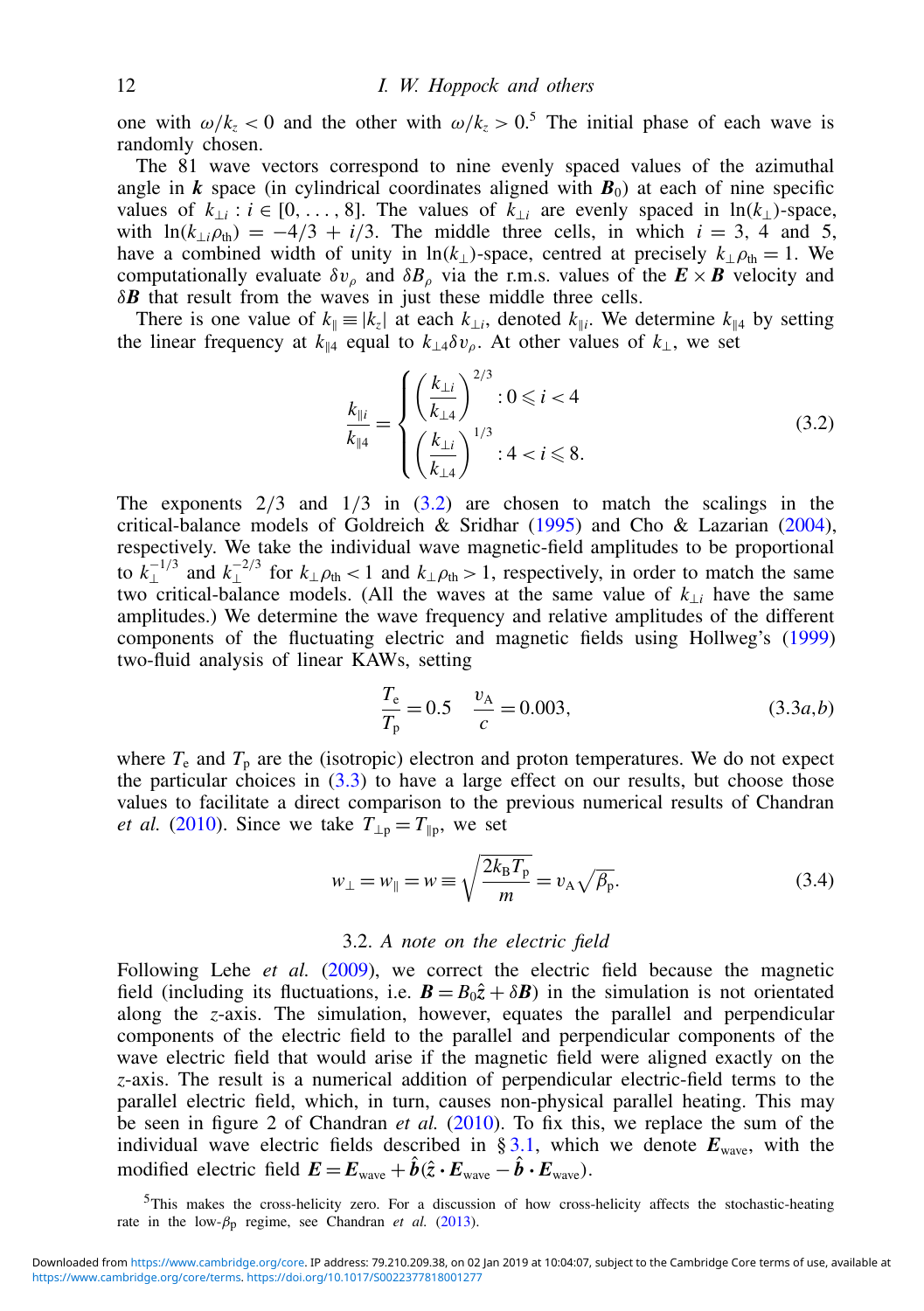<span id="page-12-0"></span>

FIGURE 2. The mean square velocity perpendicular to  $\mathbf{B}_{0}$ ,  $\langle v_{\perp}^2 \rangle$ , as a function of time in two test-particle calculations, each of which tracks  $10<sup>5</sup>$  protons. The value of the stochasticity parameter  $\delta$  (defined in [\(2.21\)](#page-5-0)) is 0.15 in both calculations.

#### 3.3. *Perpendicular heating*

We perform numerical test-particle calculations at five different values of  $\beta_p$ , in particular  $\beta_p = \{0.006, 0.01, 0.1, 1, 10\}$ . For each  $\beta_p$  value, we carry out test-particle calculations for five different values of  $\delta$  (or, equivalently, five different values of  $\varepsilon$ ). Each calculation returns the values of  $\langle v_{\perp}^2 \rangle$  and  $\langle v_{\parallel}^2 \rangle$  as functions of time. We show two examples in figure [2.](#page-12-0) The slope of the best-fit line for each  $\langle v_\perp^2(t) \rangle$  curve determines the perpendicular-heating rate per unit mass  $Q_{\perp} = (1/2)(d/dt)\langle v_{\perp}^2 \rangle$ , where  $\langle \cdots \rangle$  indicates an average over the 10<sup>4</sup> or 10<sup>5</sup> particles in the simulation. (We use more particles in simulations with smaller  $\varepsilon$  and  $\delta$  because the heating rates are smaller in these simulations, and the extra particles increase the signal-to-noise ratio.) We fit the  $\langle v_{\perp}^2(t) \rangle$  curves during the time interval  $(t_i, t_f)$ , where  $t_i = 20\pi/\Omega$  and  $t_f$  is the smaller of the following two values:  $10^4 \Omega^{-1}$  and the time required for  $\langle v_\perp^2 \rangle$  to increase by  $\approx$ 30%. We do not include the first ten cyclotron periods when calculating *Q*⊥, because it takes the particles a few cyclotron periods to adjust to the presence of the waves, during which time there is typically strong transient heating. (As figure [2](#page-12-0) shows, the test particles undergo parallel heating as well as perpendicular heating, as was found previously by Xia *et al.* [\(2013\)](#page-20-12) in simulations of test particles interacting with reduced magnetohydrodynamic turbulence at  $\beta_{\text{lin}} = 1$ .)

The perpendicular-heating rates in our test-particle calculations are shown in figure [3.](#page-13-0) The solid-line curves in  $(a, c)$  on the left correspond to  $(2.41)$ , with

<span id="page-12-1"></span>
$$
c_1 = 0.77, \quad c_2 = 0.33. \tag{3.5a,b}
$$

These values are very similar to the values  $c_1 = 0.75$  and  $c_2 = 0.34$  obtained by Chandran *et al.* [\(2010\)](#page-18-11) at  $\beta_p = 0.006$ . The solid-line curves in (*b,d*) on the right correspond to  $(2.40)$  with

<span id="page-12-2"></span>
$$
\sigma_1 = 5.0, \quad \sigma_2 = 0.21. \tag{3.6a,b}
$$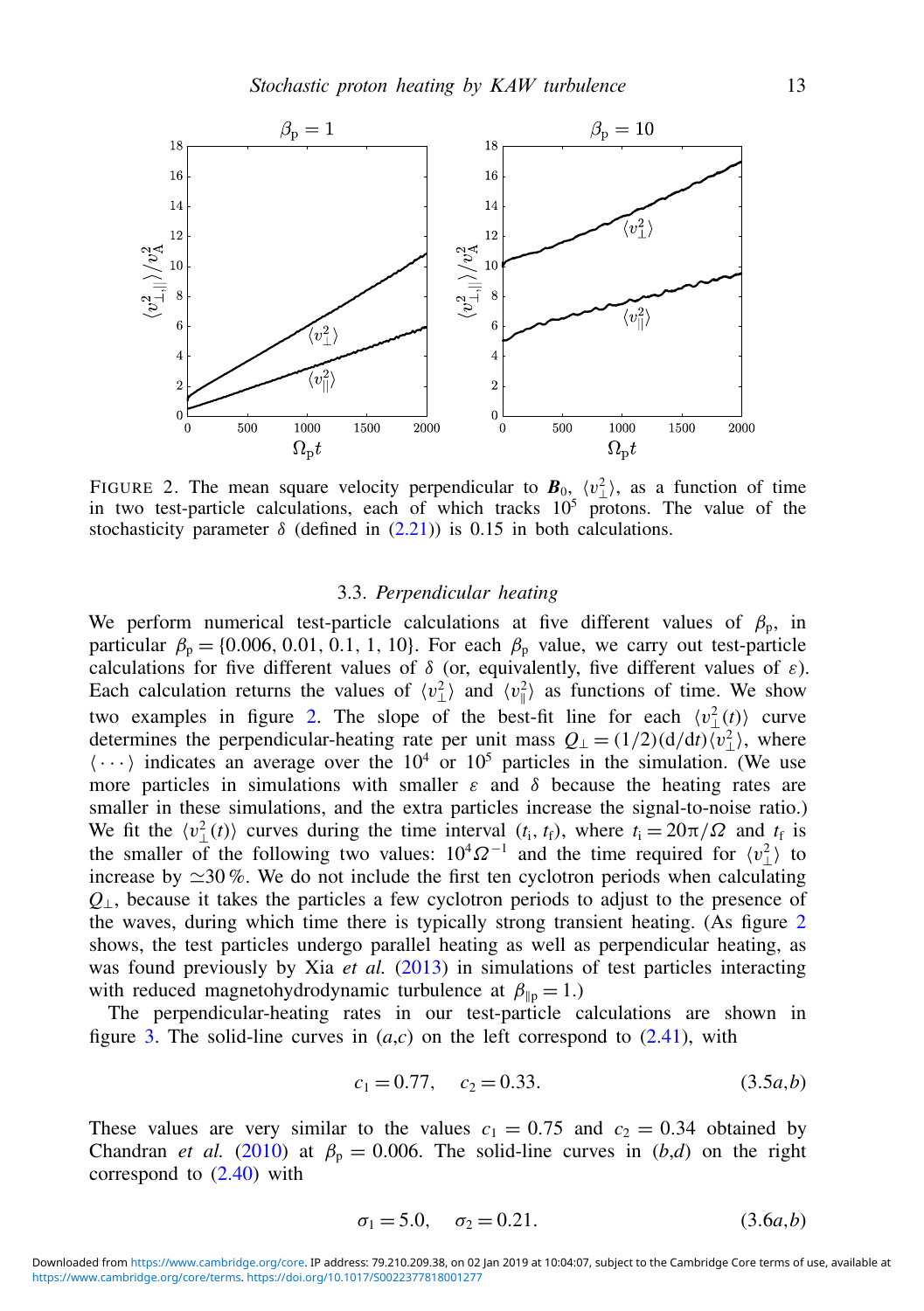<span id="page-13-0"></span>

FIGURE 3. Numerical results for the perpendicular-heating rate per unit mass, *Q*⊥, for protons interacting with randomly phased AWs and KAWs. (*a*)  $\beta_p < 1$ , and  $Q_{\perp}$  normalized by  $\Omega v_A^2$ . (*b*)  $\beta_p \ge 1$  and  $Q_{\perp}$  normalized by  $\Omega v_A^2$ . (*c*)  $\beta_p < 1$  and  $Q_{\perp}$  normalized by  $\Omega w^2$ , where *w* is the proton thermal speed defined in  $(3.4)$ ; the numerical results for all three  $β_p$  values (0.006, 0.01, and 0.1) are within the bars shown. (*d*)  $β_p \ge 1$  and  $Q_1$  normalized by  $\Omega w^2$ . In (*a*,*c*) the solid lines are plots of [\(2.41\)](#page-9-3) for the best-fit values of *c*<sub>1</sub> and *c*<sub>2</sub> given in [\(3.5\)](#page-12-1). In (*b*,*d*) the solid lines are plots of [\(2.40\)](#page-9-2) for the best-fit values of  $\sigma_1$  and  $\sigma_2$  in [\(3.6\)](#page-12-2).

The agreement between our numerical results and [\(2.40\)](#page-9-2) suggests that the approximations used to derive this equation are reasonable.

Figure [3\(](#page-13-0)*c*) shows that at  $\beta_p < 1$ ,  $Q_{\perp}/(\Omega w^2)$  is a function of  $\varepsilon$  alone, consistent with the fact that  $(2.41)$  can be rewritten in the form

<span id="page-13-1"></span>
$$
\frac{Q_{\perp}}{Qw^2} = c_1 \varepsilon^3 \exp\left(-\frac{c_2}{\varepsilon}\right) \quad (\text{at } \beta_{\text{p}} \lesssim 1). \tag{3.7}
$$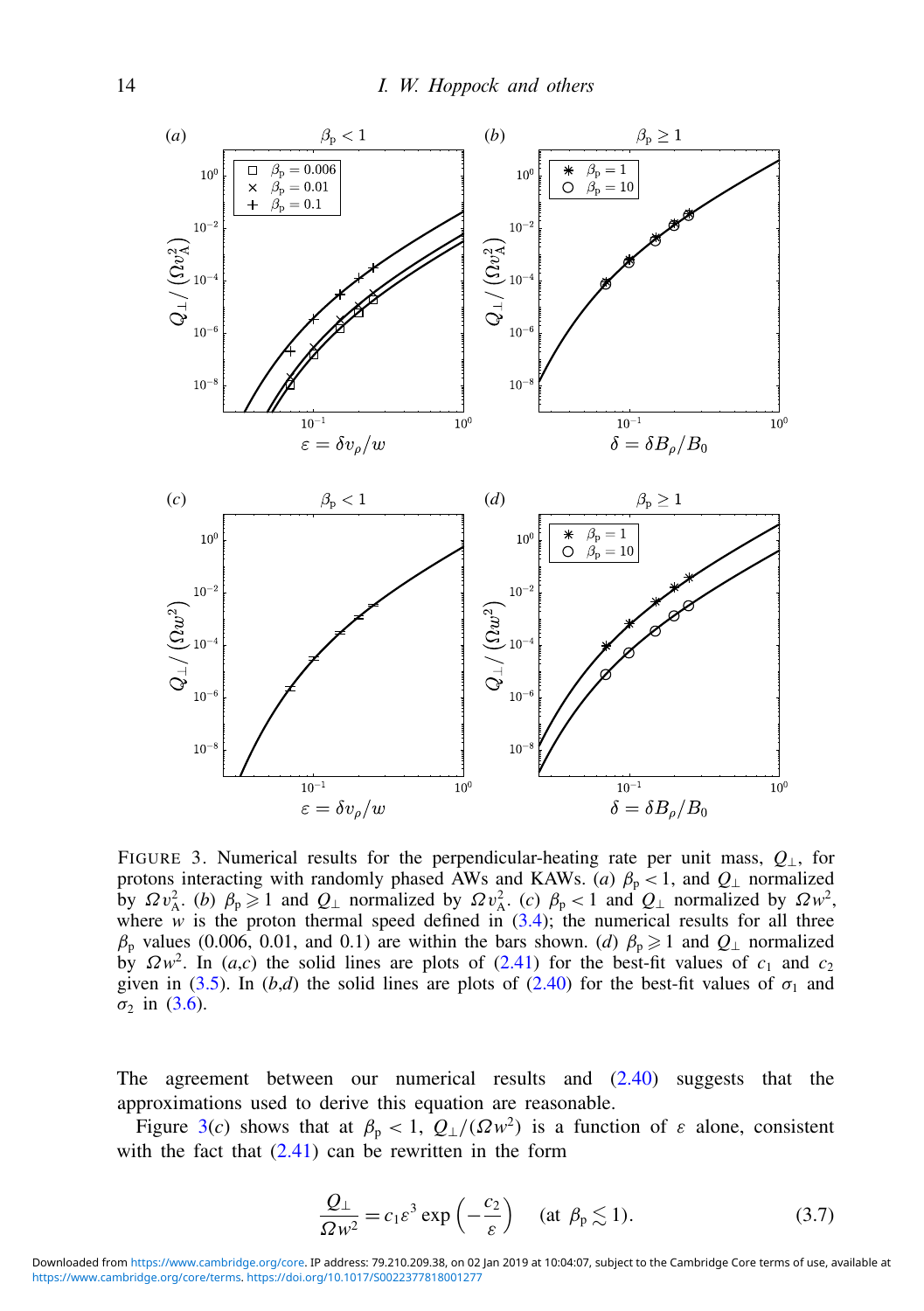Figure [3\(](#page-13-0)*b*) shows that at  $\beta_p \geq 1$ ,  $Q_{\perp}/(Qv_A^2)$  is a function of  $\delta$  alone, consistent with the fact that  $(2.40)$  can be rewritten as

<span id="page-14-1"></span>
$$
\frac{Q_{\perp}}{\Omega v_{\rm A}^2} = \sigma_1 \delta^3 \exp\left(-\frac{\sigma_2}{\delta}\right) \quad (\text{at } \beta_{\rm p} \gtrsim 1). \tag{3.8}
$$

We note that in our model of randomly phased KAWs (Chandran *et al.* [2010\)](#page-18-11),

$$
\frac{\delta B_{\rho}}{B_0} = 0.84 \frac{\delta v_{\rho}}{v_{\rm A}},\tag{3.9}
$$

and thus

<span id="page-14-0"></span>
$$
\delta = \frac{\delta B_{\rho}}{B_0} = 0.84 \frac{\delta v_{\rho}}{v_{\rm A}} = 0.84 \beta_{\rm p}^{1/2} \frac{\delta v_{\rho}}{w_{\perp}} = 0.84 \beta_{\rm p}^{1/2} \varepsilon. \tag{3.10}
$$

As a consequence, if we adopt the best-fit values of  $\sigma_1$ ,  $\sigma_2$ ,  $c_1$  and  $c_2$ , then the value of  $Q_{\perp}$  at  $\beta_p = 1$  in [\(2.40\)](#page-9-2), which matches our test-particle calculations quite well, exceeds the value that would follow from [\(2.41\)](#page-9-3) at  $\beta_p = 1$ . A similar phenomenon was found by Xia *et al.* [\(2013\)](#page-20-12) in numerical simulations of test particles interacting with strong reduced magnetohydrodynamic turbulence.

To obtain a fitting formula that can be used to model stochastic heating at large  $\beta_p$ , small  $\beta_p$  and  $\beta_p \simeq 1$ , we use [\(3.4\)](#page-11-2) and [\(3.10\)](#page-14-0) to rewrite the low- $\beta_p$  heating rate in [\(3.7\)](#page-13-1) in terms of  $\delta$  and  $v_A$ . We then add the low- $\beta_p$  heating rate to the high- $\beta_p$  heating rate in [\(3.8\)](#page-14-1), obtaining

<span id="page-14-2"></span>
$$
\frac{Q_{\perp}}{\Omega v_{\rm A}^2} = \sigma_1 \delta^3 \exp\left(-\frac{\sigma_2}{\delta}\right) + \frac{1.69 c_1 \delta^3}{\beta_{\rm p}^{1/2}} \exp\left(-\frac{0.84 c_2 \beta_{\rm p}^{1/2}}{\delta}\right). \tag{3.11}
$$

The first term on the right-hand side dominates at  $\beta_p \gtrsim 1$  in part because  $\sigma_1 \simeq 6.5c_1$ . The second term on the right-hand side dominates at  $\beta_p \ll 1$ . Figure [4](#page-15-0) shows that  $(3.11)$  is consistent with our numerical results. This figure also illustrates how, at fixed  $\delta B_{\rho}/B_0$ , the stochastic-heating rate increases as  $\beta_{\rm p}$  decreases.

As mentioned above, stochastic heating becomes more effective as the fluctuations become more intermittent (Xia *et al.* [2013;](#page-20-12) Mallet *et al.* [2018\)](#page-19-19). The randomly phased waves in our test-particle simulations are not intermittent, but gyroscale fluctuations in space and astrophysical plasmas generally are (see, e.g. Mangeney *et al.* [2001;](#page-20-18) Carbone *et al.* [2004;](#page-18-19) Salem *et al.* [2009;](#page-20-19) Chandran, Schekochihin & Mallet [2015;](#page-18-20) Mallet, Schekochihin & Chandran  $2015$ ). Further work is needed to determine how the best-fit constants in  $(3.5)$  and  $(3.6)$  depend upon the degree of intermittency at the proton gyroradius scale. Until this dependency is determined, some caution should be exercised when applying [\(3.11\)](#page-14-2) to space and astrophysical plasmas. For reference, Bourouaine & Chandran [\(2013\)](#page-18-21) found that lowering  $c_2$  to  $\approx 0.2$  led the heating rate in [\(2.41\)](#page-9-3) to be consistent with the proton-heating rate and fluctuation amplitudes inferred from measurements of the fast solar wind from the Helios spacecraft at  $r = 0.3$  au. However, if  $c_2 = 0.33$ , then the heating rate in  $(2.41)$  is too weak to explain the proton heating seen in the Helios measurements.

#### 4. Summary

In this paper we use phenomenological arguments to derive an analytic formula for the rate at which thermal protons are stochastically heated by AW/KAW turbulence at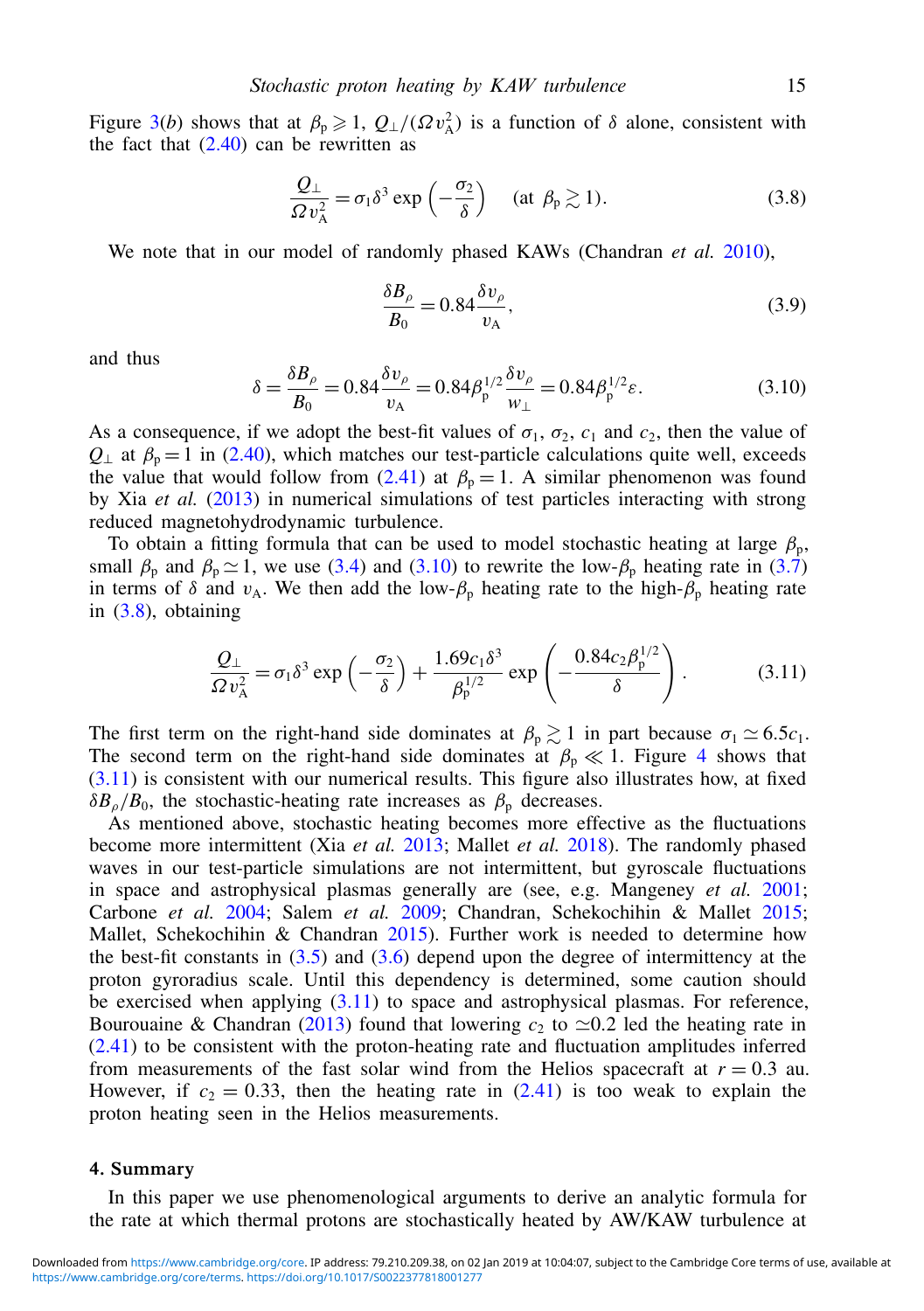<span id="page-15-0"></span>

FIGURE 4. The data points reproduce the numerical results from figure [3](#page-13-0) for  $\beta_p =$ 0.01, 0.1, 1.0 and 10. The dotted, long-dashed, solid and short-dashed lines plot [\(3.11\)](#page-14-2) for, respectively,  $\beta_p = 0.01$ ,  $\beta_p = 0.1$ ,  $\beta_p = 1$  and  $\beta_p = 10$ . The solid and short-dashed lines are difficult to distinguish because they are nearly on top of each other.

 $k_{\perp}$  $\rho_{\text{th}}$  ∼1. We focus on  $\beta_p$  ~ 1 – 30. Smaller values of  $\beta_p$  were considered by Chandran *et al.* [\(2010\)](#page-18-11). At larger values of  $\beta_p$ , KAWs at  $k_{\perp} \rho_{th} \sim 1$  become non-propagating, and some of the scalings we have assumed do not apply. At  $\beta_p \sim 1 - 30$ , the motion of a proton's effective guiding centre is dominated by the interaction between the proton and gyroscale fluctuations in the magnetic field, whose amplitude is denoted  $\delta B_{\rho}$ . As  $\delta B_{\rho}/B_0$  increases from infinitesimal values towards unity, the proton motion in the plane perpendicular to  $\mathbf{B}_0$  becomes random (stochastic), leading to spatial diffusion, and this spatial diffusion breaks the strong correlation between changes in a proton's perpendicular kinetic energy and the magnetic-field strength at the proton's location that normally gives rise to magnetic-moment conservation. The interaction between the proton and the electric field then becomes a Markov process that causes the proton to diffuse in energy. This energy diffusion leads to heating. At  $\beta_p \sim 1-30$ , it is the solenoidal component of the electric field that dominates the heating.

The analytic formula that we derive for the stochastic heating rate  $Q_{\perp}$  contains two dimensionless constants,  $\sigma_1$  and  $\sigma_2$ , whose values depend upon the nature of the AW/KAW fluctuations with which the proton interacts (e.g. randomly phased waves or intermittent turbulence). We numerically track test particles interacting with randomly phased AWs and KAWs and find that our analytic formula for *Q*<sup>⊥</sup> agrees well with the heating rate of these test particles for the choices  $\sigma_1 = 5.0$  and  $\sigma_2$  = 0.21. We note that previous work has shown that for fixed r.m.s. amplitudes of the gyroscale fluctuations, stochastic heating is more effective when protons interact with intermittent turbulence than when protons interact with randomly phased waves (Chandran *et al.* [2010;](#page-18-11) Xia *et al.* [2013;](#page-20-12) Mallet *et al.* [2018\)](#page-19-19). The reason for this is that in intermittent turbulence, most of the heating occurs near coherent structures, in which the fluctuation amplitudes are larger than average and in which the particle orbits are more stochastic than on average.

Our work leaves a number of interesting questions unanswered. Two such questions are how the energy-diffusion coefficient depends on energy at  $\beta_p \sim 1 - 30$  and how the proton distribution function evolves in the presence of stochastic heating.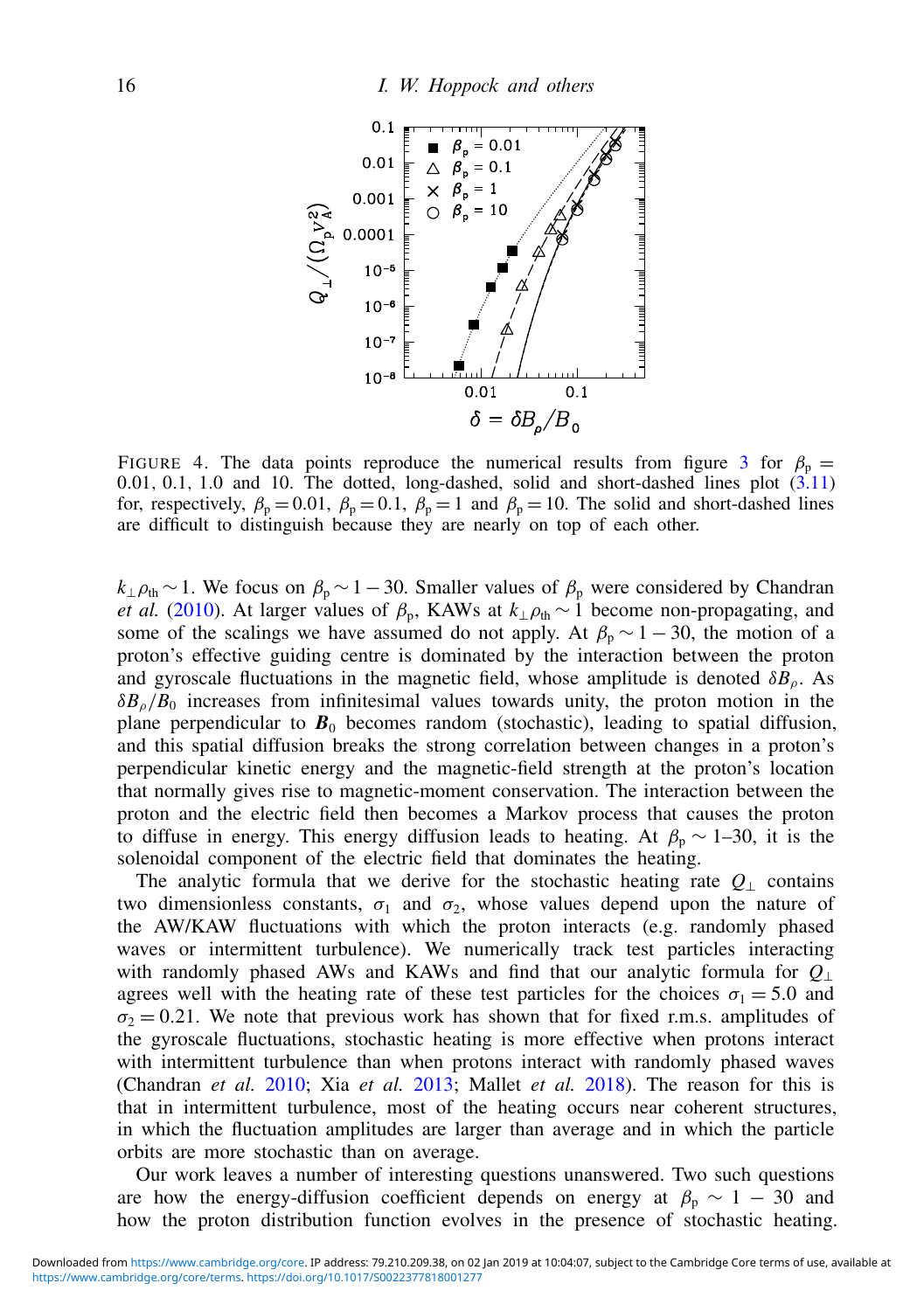(For a discussion of the low- $\beta_p$  case, see Klein & Chandran [\(2016\)](#page-19-21).) We also have not addressed the question of how stochastic heating changes as  $\beta_p$  is increased to values  $\gtrsim$  30 and KAWs at  $k_{\perp}$  $\rho_{\text{th}}$  ∼ 1 become non-propagating, or how the stochastic-heating rate for minor ions depends upon minor-ion mass, charge and average flow speed along  $\mathbf{B}_0$  in the proton frame. (For a discussion of the low- $\beta_p$  case, see Chandran *et al.* [\(2013\)](#page-18-18).) Previous studies have compared observationally inferred heating rates in the solar wind with the low- $\beta_{\parallel p}$  stochastic-heating rate in [\(2.41\)](#page-9-3) derived by Chandran *et al.* [\(2010\)](#page-18-11), finding quantitative agreement at  $r = 0.3$  au assuming  $c_2 \approx 0.2$ (Bourouaine & Chandran [2013\)](#page-18-21) and qualitative agreement at  $r = 1$  au (Vech, Klein & Kasper [2017\)](#page-20-21). However, it is not yet clear whether the stochastic-heating rate in [\(2.40\)](#page-9-2) agrees with solar-wind measurements in the large- $\beta_{\text{lin}}$  regime. In addition, stochastic heating at  $\beta_{\parallel p} \gtrsim 1$  could trigger temperature-anisotropy instabilities, which could in turn modify the rate(s) of perpendicular (and parallel) proton heating. Future investigations of these questions will be important for determining more accurately the role of stochastic heating in space and astrophysical plasmas.

#### Acknowledgements

We thank L. Arzamasskiy, Y. Kawazura, M. Kunz, E. Quataert and A. Schekochihin for valuable discussions. This work was supported in part by NASA grants NNX15AI80, NNX16AG81G, NNS16AM23G, NNX17AI18G, and NNN06AA01C and NSF grant PHY-1500041. D.V. acknowledges the support of STFC Ernest Rutherford Fellowship ST/P003826/1.

# <span id="page-16-0"></span>Appendix A. Non-propagation of KAWs at  $k_{\perp} \rho_{th} \sim 1$  at high  $\beta_p$

In figure [5,](#page-17-0) we compare the AW/KAW dispersion relation from the two-fluid model of Hollweg [\(1999\)](#page-19-18) and the PLUME hot-plasma-dispersion-relation solver (Klein & Howes [2015\)](#page-19-22) for  $T_e/T_p = 0.5$  and  $v_A/c = 0.003$  and for various values of  $\beta_p$ . The PLUME results shown here assume that  $k_{\parallel} \rho_{\text{th}} = 0.001$  and that the proton and electron distributions are Maxwellian. The two-fluid dispersion relation agrees reasonably well with the more accurate PLUME results at  $\beta_p \lesssim 1$ . However, at  $\beta_p \gtrsim 1$ , the PLUME results deviate from the two-fluid theory because of ion damping, which becomes stronger as  $\beta_p$  increases (Howes *et al.* [2008;](#page-19-4) Kunz *et al.* [2018\)](#page-19-15). Starting at  $\beta_p \simeq 30$ (for  $T_e/T_p = 0.5$ ,  $v_A/c = 0.003$  and  $k_{\parallel} \rho_p = 0.001$ ), the real part (but not the imaginary part) of the KAW frequency at  $k_{\perp} \rho_{\text{th}} = 1$  vanishes (i.e. KAWs become damped, nonpropagating modes). For larger  $\beta_p$  values, KAWs are non-propagating throughout an interval of  $k_{\perp}$  $\rho_{th}$  values centred on unity that broadens to both larger and smaller values as  $\beta_p$  increases (Kawazura *et al.* [2018\)](#page-19-9).

#### <span id="page-16-1"></span>Appendix B. Stochastic heating by the electrostatic potential at  $\beta_p \gtrsim 1$

In  $\S 2$  $\S 2$  we considered the r.m.s. change to a thermal proton's energy  $\Delta H$  resulting from the solenoidal component of the electric field *E*<sup>s</sup> during the particle residence time  $\Delta t$  within one set of gyroscale eddies. We also evaluated the contribution of  $E_s$ to the stochastic heating rate  $Q_{\perp}$ . Here, we show that the contribution to  $Q_{\perp}$  from  $E_{s}$ is larger than the contribution from the electrostatic potential  $\Phi$  when  $\beta_0 \gtrsim 1$ .

We assume that the r.m.s. amplitude of the potential part of the electric field at  $k_\perp \rho_{\text{th}}$  is comparable to the r.m.s. amplitude of the total gyroscale electric-field fluctuation,  $\delta E_{\rho}$ , which in turn is ∼ $\delta v_{\rho}B_0/c$ . As discussed by Chandran *et al.* [\(2010\)](#page-18-11), the contribution of the time-varying electrostatic potential to  $\Delta H$  is

<span id="page-16-2"></span>
$$
\Delta H_{\text{potential}} \sim q\omega_{\text{eff}}\Delta\Phi_{\rho}\Delta t,\tag{B1}
$$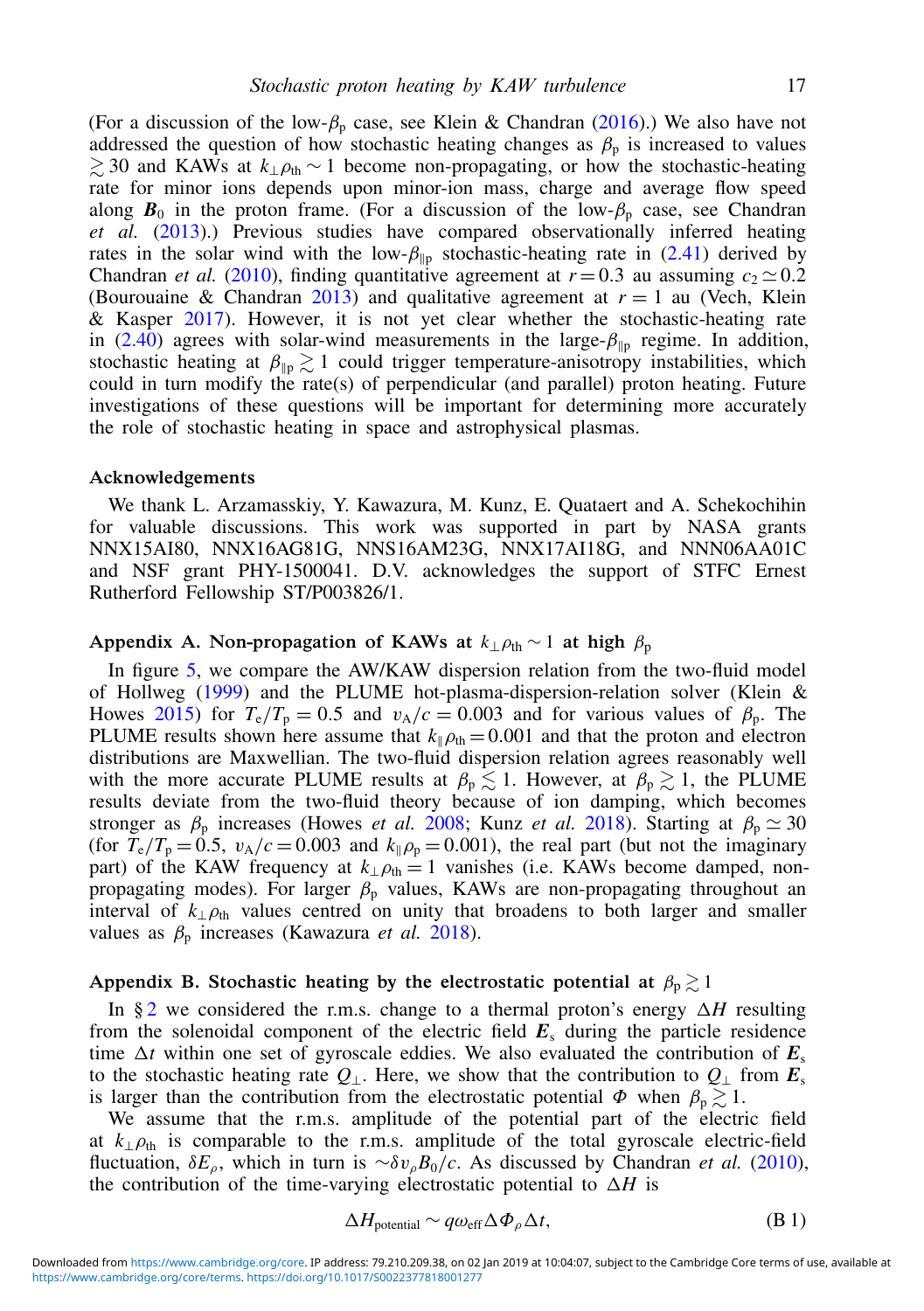<span id="page-17-0"></span>

FIGURE 5. The KAW dispersion relation from Hollweg's [\(1999\)](#page-19-18) two-fluid model (solid lines) and the PLUME hot-plasma-dispersion-relation solver (Klein & Howes [2015\)](#page-19-22) (dotted lines) for  $T_e/T_p = 0.5$  and  $v_A/c = 0.003$  for various powers of  $\beta_p$ .

where  $\omega_{\text{eff}} = \delta v_o / \rho_{\text{th}}$  (see [\(2.35\)](#page-8-1)), and

$$
q\Delta\Phi_{\rho}\sim q\rho_{\rm th}\delta E_{\rho}\sim qw_{\perp}\times \frac{mc}{qB_0}\times \frac{\delta v_{\rho}B_0}{c}\sim m w_{\perp}\delta v_{\rho}.
$$
 (B.2)

Since [\(2.27\)](#page-6-1) gives  $\Delta t \sim \beta_{\rm p}^{-1/2} \rho_{\rm th}/\delta v_{\rho}$ ,

<span id="page-17-1"></span>
$$
\omega_{\text{eff}}\Delta t \sim \beta_{\text{p}}^{-1/2}.\tag{B 3}
$$

Combining  $(B 1)$  through  $(B 3)$ , we obtain

$$
\Delta H_{\text{potential}} \sim \beta_{\text{p}}^{-1/2} m w_{\perp} \delta v_{\rho},\tag{B4}
$$

$$
D_{K,\text{potential}} \sim \frac{(\Delta H_{\text{potential}})^2}{\Delta t} \sim \frac{\beta_{\text{p}}^{-1} m^2 w_{\perp}^2 (\delta v_{\rho})^2}{\beta_{\text{p}}^{-1/2} \rho_{\text{th}} / \delta v_{\rho}} \sim \beta_{\text{p}}^{-1/2} m^2 w_{\perp}^2 \frac{(\delta v_{\rho})^3}{\rho_{\text{th}}},\tag{B.5}
$$

and

$$
Q_{\perp,\text{potential}} \sim \frac{D_{K,\text{potential}}}{mK_{\perp}} \sim \beta_{\text{p}}^{-1/2} \frac{(\delta v_{\rho})^3}{\rho_{\text{th}}},\tag{B 6}
$$

which is a factor of  $\sim \beta_p^{-1}$  smaller than the estimate of  $Q_{\perp}$  in [\(2.39\)](#page-9-1).

[https://www.cambridge.org/core/terms.](https://www.cambridge.org/core/terms) <https://doi.org/10.1017/S0022377818001277> Downloaded from [https://www.cambridge.org/core.](https://www.cambridge.org/core) IP address: 79.210.209.38, on 02 Jan 2019 at 10:04:07, subject to the Cambridge Core terms of use, available at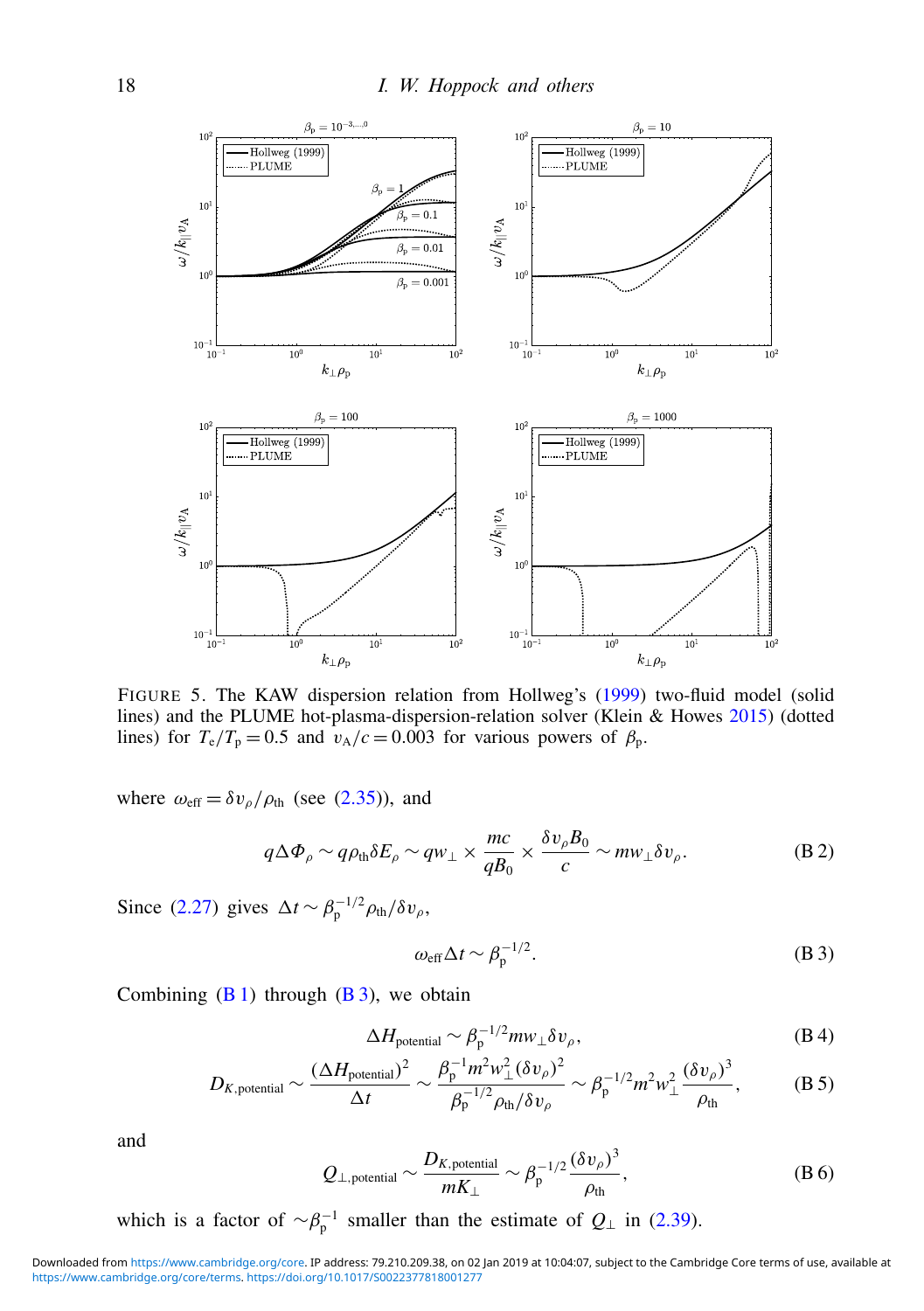#### **REFERENCES**

- <span id="page-18-3"></span>BALE, S. D., KELLOGG, P. J., MOZER, F. S., HORBURY, T. S. & REME, H. 2005 Measurement of the electric fluctuation spectrum of magnetohydrodynamic turbulence. *Phys. Rev. Lett.* 94 (21), 215002.
- <span id="page-18-2"></span>BELCHER, J. W. 1971 ALFVÉNIC wave pressures and the solar wind. *Astrophys. J.* 168, 509.
- <span id="page-18-16"></span>BORIS, J. P. 1970 Relativistic plasma simulation-optimization of a hybrid code. In *Proceeding of Fourth Conference on Numerical Simulations of Plasmas*.
- <span id="page-18-21"></span>BOUROUAINE, S. & CHANDRAN, B. D. G. 2013 Observational test of stochastic heating in low-β fast-solar-wind streams. *Astrophys. J.* 774, 96, [arXiv:1307.3789.](http://www.arxiv.org/abs/1307.3789)
- <span id="page-18-19"></span>CARBONE, V., BRUNO, R., SORRISO-VALVO, L. & LEPRETI, F. 2004 Intermittency of magnetic turbulence in slow solar wind. *Planet. Space Sci.* 52, 953–956.
- <span id="page-18-18"></span>CHANDRAN, B., VERSCHAREN, D., QUATAERT, E., KASPER, C., ISENBERG, P. & BOUROUAINE, B. 2013 Stochastic heating, differential flow, and the alpha-to-proton temperature ratio in the solar wind. *Astrophys. J.* 776, 45.
- <span id="page-18-6"></span>CHANDRAN, B. D. G., DENNIS, T. J., QUATAERT, E. & BALE, S. D. 2011 Incorporating kinetic physics into a two-fluid solar-wind model with temperature anisotropy and low-frequency Alfvén-wave turbulence. *Astrophys. J.* 743, 197, [arXiv:1110.3029.](http://www.arxiv.org/abs/1110.3029)
- <span id="page-18-11"></span>CHANDRAN, B. D. G., LI, B., ROGERS, B. N., QUATAERT, E. & GERMASCHEWSKI, K. 2010 Perpendicular ion heating by low-frequency Alfvén-wave turbulence in the solar wind. *Astrophys. J.* 720, 503–515.
- <span id="page-18-20"></span>CHANDRAN, B. D. G., SCHEKOCHIHIN, A. A. & MALLET, A. 2015 Intermittency and alignment in strong RMHD turbulence. *Astrophys. J.* 807, 39, [arXiv:1403.6354.](http://www.arxiv.org/abs/1403.6354)
- <span id="page-18-13"></span>CHASTON, C. C., BONNELL, J. W., CARLSON, C. W., MCFADDEN, J. P., ERGUN, R. E., STRANGEWAY, R. J. & LUND, E. J. 2004*a* Auroral ion acceleration in dispersive Alfvén waves. *J. Geophys. Res. Phys.* 109 (A4), a04205.
- <span id="page-18-15"></span>CHASTON, C. C., BONNELL, J. W., CARLSON, C. W., MCFADDEN, J. P., ERGUN, R. E., STRANGEWAY, R. J. & LUND, E. J. 2004*b* Auroral ion acceleration in dispersive Alfvén waves. *J. Geophys. Res. (Space Phys.)* 109, 4205.
- <span id="page-18-8"></span>CHEN, C. H. K. 2016 Recent progress in astrophysical plasma turbulence from solar wind observations. *J. Plasma Phys.* 82 (6), 535820602.
- <span id="page-18-12"></span>CHEN, L., LIN, Z. & WHITE, R. 2001*a* On resonant heating below the cyclotron frequency. *Phys. Plasmas* 8 (11), 4713–4716.
- <span id="page-18-14"></span>CHEN, L., LIN, Z. & WHITE, R. 2001*b* On resonant heating below the cyclotron frequency. *Phys. Plasmas* 8, 4713–4716.
- <span id="page-18-17"></span>CHO, J. & LAZARIAN, A. 2004 The anisotropy of electron magnetohydrodynamic turbulence. *Astrophys. J. Lett.* 615, L41–L44.
- <span id="page-18-7"></span>CHO, J. & VISHNIAC, E. T. 2000 The anisotropy of magnetohydrodynamic Alfvénic turbulence. *Astrophys. J.* 539, 273–282.
- <span id="page-18-1"></span>COLEMAN, P. J. JR. 1968 Turbulence, viscosity, and dissipation in the solar–wind plasma. *Astrophys. J.* 153, 371.
- <span id="page-18-5"></span>CRANMER, S. R., VAN BALLEGOOIJEN, A. A. & EDGAR, R. J. 2007 Self-consistent coronal heating and solar wind acceleration from anisotropic magnetohydrodynamic turbulence. *Astrophys. J. Suppl.* 171, 520–551.
- <span id="page-18-9"></span>CRANMER, S. R., MATTHAEUS, W. H., BREECH, B. A. & KASPER, J. C. 2009 Empirical constraints on proton and electron heating in the fast solar wind. *Astrophys. J.* 702, 1604–1614.
- <span id="page-18-4"></span>DE PONTIEU, B., MCINTOSH, S. W., CARLSSON, M., HANSTEEN, V. H., TARBELL, T. D., SCHRIJVER, C. J., TITLE, A. M., SHINE, R. A., TSUNETA, S., KATSUKAWA, Y. *et al.* 2007 Chromospheric alfvénic waves strong enough to power the solar wind. *Science* 318 (5856), 1574–1577.
- <span id="page-18-10"></span>DMITRUK, P., MATTHAEUS, W. H. & SEENU, N. 2004 Test particle energization by current sheets and nonuniform fields in magnetohydrodynamic turbulence. *Astrophys. J.* 617, 667–679.
- <span id="page-18-0"></span>DURNEY, B. R. 1972 Solar-wind properties at the earth as predicted by one-fluid models. *J. Geophys. Res.* 77 (22), 4042–4051.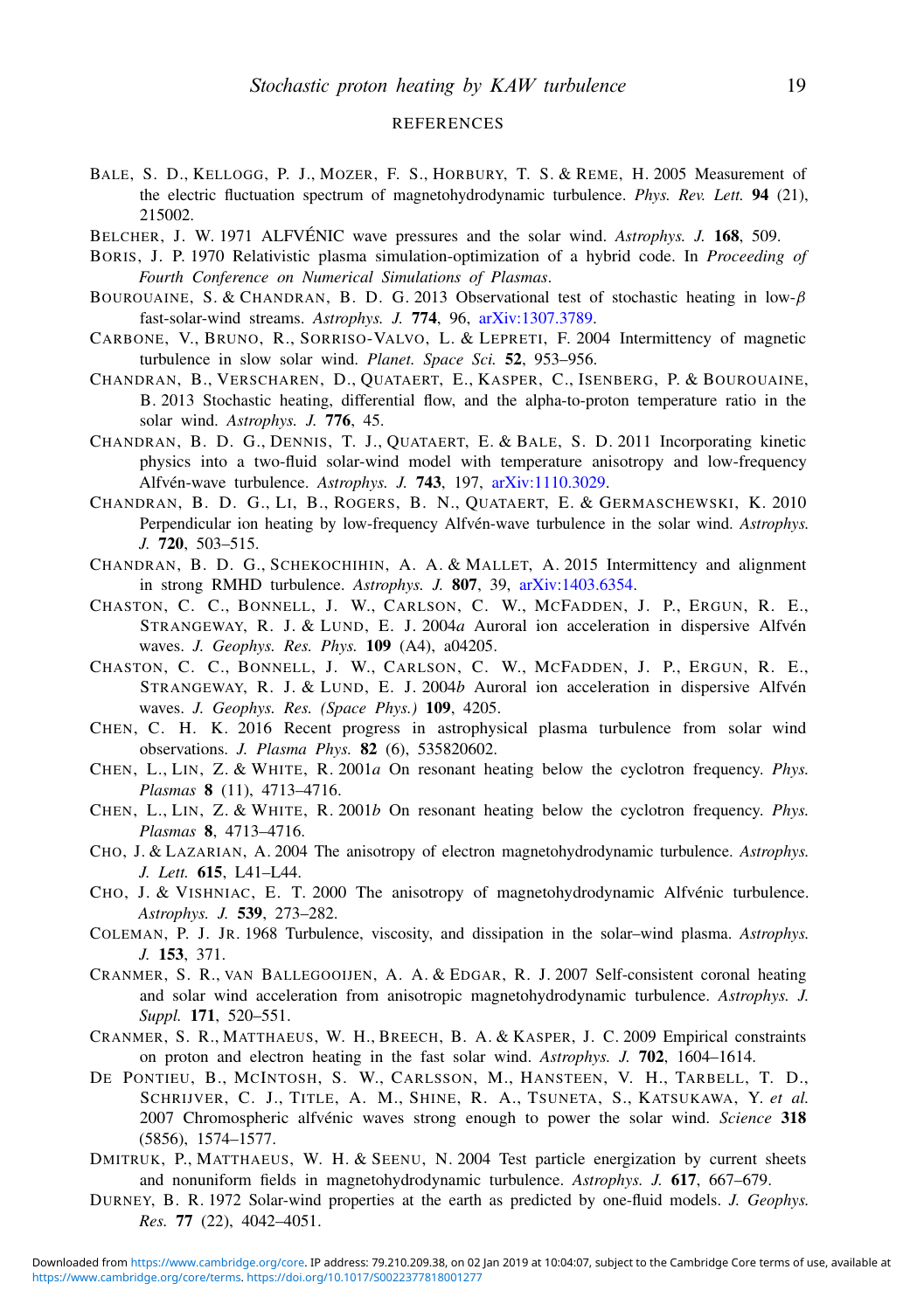- <span id="page-19-5"></span>ESSER, R., FINESCHI, S., DOBRZYCKA, D., HABBAL, S. R., EDGAR, R. J., RAYMOND, J. C., KOHL, J. L. & GUHATHAKURTA, M. 1999 Plasma properties in coronal holes derived from measurements of minor ion spectral lines and polarized white light intensity. *Astrophys. J. Lett.* 510 (1), L63.
- <span id="page-19-13"></span>FIKSEL, G., ALMAGRI, A. F., CHAPMAN, B. E., MIRNOV, V. V., REN, Y., SARFF, J. S. & TERRY, P. W. 2009 Mass-dependent ion heating during magnetic reconnection in a laboratory plasma. *Phys. Rev. Lett.* 103 (14), 145002.
- <span id="page-19-2"></span>GOLDREICH, P. & SRIDHAR, S. 1995 Toward a theory of interstellar turbulence. 2: strong Alfvénic turbulence. *Astrophys. J.* 438, 763–775.
- <span id="page-19-10"></span>GROŠELJ, D., CERRI, S. S., BAÑÓN NAVARRO, A., WILLMOTT, C., TOLD, D., LOUREIRO, N. F., CALIFANO, F. & JENKO, F. 2017 Fully kinetic versus reduced-kinetic modeling of collisionless plasma turbulence. *Astrophys. J.* 847, 28, [arXiv:1706.02652.](http://www.arxiv.org/abs/1706.02652)
- <span id="page-19-0"></span>HARTLE, R. E. & STURROCK, P. A. 1968 Two-fluid model of the solar wind. *Astrophys. J.* 151, 1155.
- <span id="page-19-20"></span>HAUFF, T., JENKO, F., SHALCHI, A. & SCHLICKEISER, R. 2010 Scaling theory for cross-field transport of cosmic rays in turbulent fields. *Astrophys. J.* 711, 997–1007.
- <span id="page-19-14"></span>HELLINGER, P. & MATSUMOTO, H. 2000 New kinetic instability: oblique Alfvén fire hose. *J. Geophys. Res.* 105, 10519–10526.
- <span id="page-19-6"></span>HELLINGER, P., TRÁVNÍČEK, P. M., ŠTVERÁK, Š., MATTEINI, L. & VELLI, M. 2013 Proton thermal energetics in the solar wind: helios reloaded. *J. Geophys. Res. (Space Phys.)* 118, 1351–1365.
- <span id="page-19-18"></span>HOLLWEG, J. V. 1999 Kinetic alfvén wave revisited. *J. Geophys. Res.* 104 (A7), 14811–14819.
- <span id="page-19-17"></span>HOLLWEG, J. V. & ISENBERG, P. A. 2002 Generation of the fast solar wind: a review with emphasis on the resonant cyclotron interaction. *J. Geophys. Res. (Space Phys.)* 107, 1147.
- <span id="page-19-3"></span>HORBURY, T. S., FORMAN, M. & OUGHTON, S. 2008 Anisotropic scaling of magnetohydrodynamic turbulence. *Phys. Rev. Lett.* 101 (17), 175005.
- <span id="page-19-4"></span>HOWES, G. G., COWLEY, S. C., DORLAND, W., HAMMETT, G. W., QUATAERT, E. & SCHEKOCHIHIN, A. A. 2008 A model of turbulence in magnetized plasmas: implications for the dissipation range in the solar wind. *J. Geophys. Res. (Space Phys.)* 113, A05103.
- <span id="page-19-11"></span>HUGHES, R. S., GARY, S. P., WANG, J. & PARASHAR, T. N. 2017 Kinetic Alfvén turbulence: electron and ion heating by particle-in-cell simulations. *Astrophys. J. Lett.* 847, L14.
- <span id="page-19-1"></span>VAN DER HOLST, B., SOKOLOV, I. V., MENG, X., JIN, M., MANCHESTER, W. B. IV, TÓTH, G. & GOMBOSI, T. I. 2014 Alfvén wave solar model (AWSoM): coronal heating. *Astrophys. J.* 782, 81, [arXiv:1311.4093.](http://www.arxiv.org/abs/1311.4093)
- <span id="page-19-12"></span>JOHNSON, J. R. & CHENG, C. Z. 2001 Stochastic ion heating at the magnetopause due to kinetic Alfvén waves. *Geophys. Res. Lett.* 28, 4421–4424.
- <span id="page-19-9"></span>KAWAZURA, Y., BARNES, M. & SCHEKOCHIHIN, A. A. 2018 Thermal disequilibration of ions and electrons by collisionless plasma turbulence. ArXiv e-prints, [arXiv:1807.07702.](http://www.arxiv.org/abs/1807.07702)
- <span id="page-19-21"></span>KLEIN, K. G. & CHANDRAN, B. D. G. 2016 Evolution of the proton velocity distribution due to stochastic heating in the near-sun solar wind. *Astrophys. J.* 820, 47, [arXiv:1602.05114.](http://www.arxiv.org/abs/1602.05114)
- <span id="page-19-22"></span>KLEIN, K. G. & HOWES, G. G. 2015 Predicted impacts of proton temperature anisotropy on solar wind turbulence. *Phys. Plasmas* 22 (3), 032903.
- <span id="page-19-16"></span>KRUSKAL, M. 1962 Asymptotic theory of Hamiltonian and other systems with all solutions nearly periodic. *J. Math. Phys.* 3, 806–828.
- <span id="page-19-15"></span>KUNZ, M. W., ABEL, I. G., KLEIN, K. G. & SCHEKOCHIHIN, A. A. 2018 Astrophysical gyrokinetics: turbulence in pressure-anisotropic plasmas at ion scales and beyond. *J. Plasma Phys.* 84 (2), 715840201.
- <span id="page-19-7"></span>LEHE, R., PARRISH, I. J. & QUATAERT, E. 2009 The heating of test particles in numerical simulations of Alfvénic turbulence. *Astrophys. J.* 707, 404–419.
- <span id="page-19-8"></span>LYNN, J. W., PARRISH, I. J., QUATAERT, E. & CHANDRAN, B. D. G. 2012 Resonance broadening and heating of charged particles in magnetohydrodynamic turbulence. *Astrophys. J.* 758 (2), 78.
- <span id="page-19-19"></span>MALLET, A., KLEIN, K. G., CHANDRAN, B. D. G., GROSELJ, D., HOPPOCK, I. W., BOWEN, T. A., SALEM, C. S. & BALE, S. D. 2018 Interplay between intermittency and dissipation in collisionless plasma turbulence, ArXiv e-prints, [arXiv:1807.09301.](http://www.arxiv.org/abs/1807.09301)